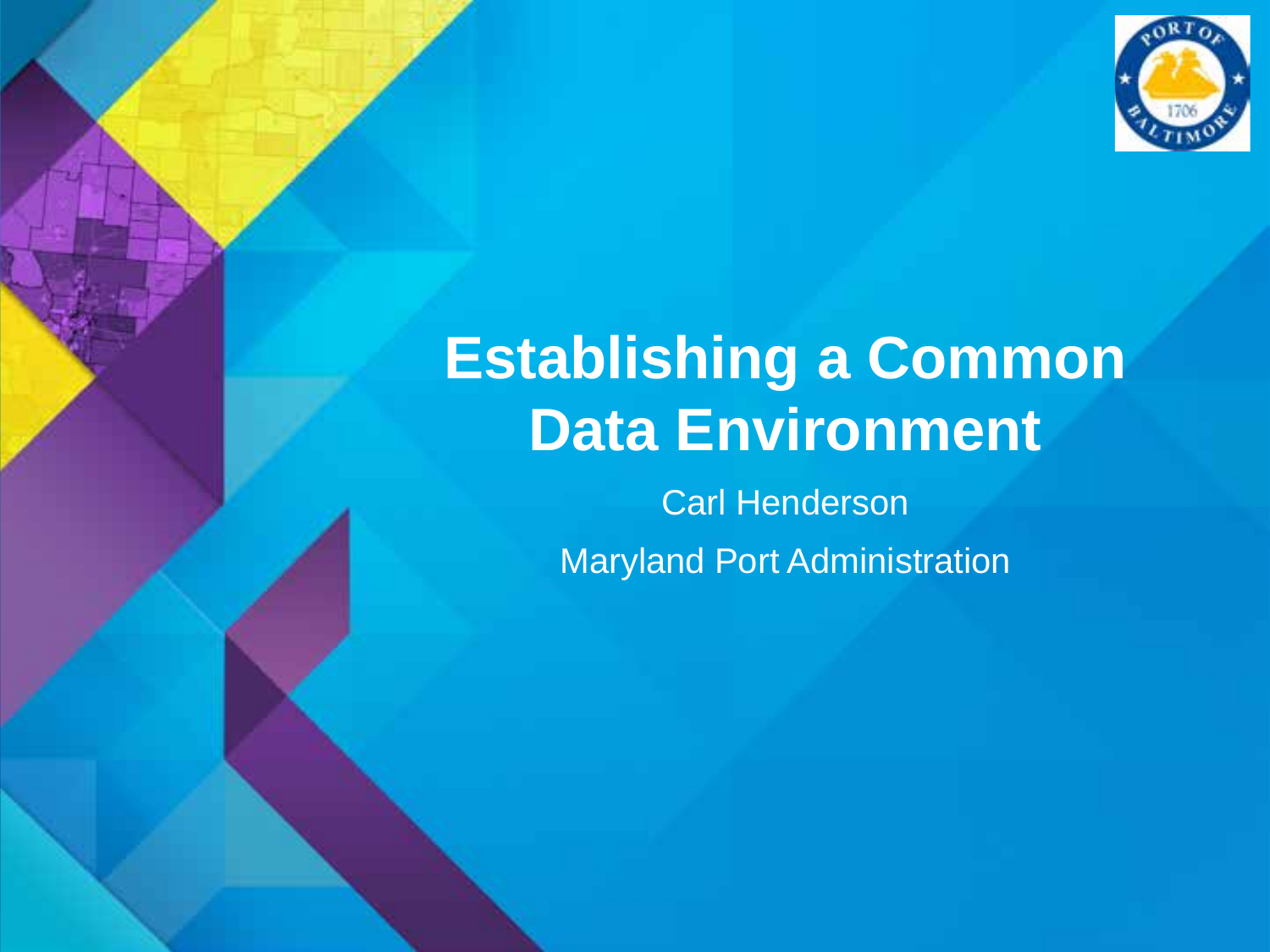

#### **Purpose**

• **The Maryland Port Administration developed a Common Data Environment where CAD and GIS data are interchangeable. MPA implemented a CDE through CAD standards, custom MicroStation tools, FME scripts, GIS Schema for translating between the formats.**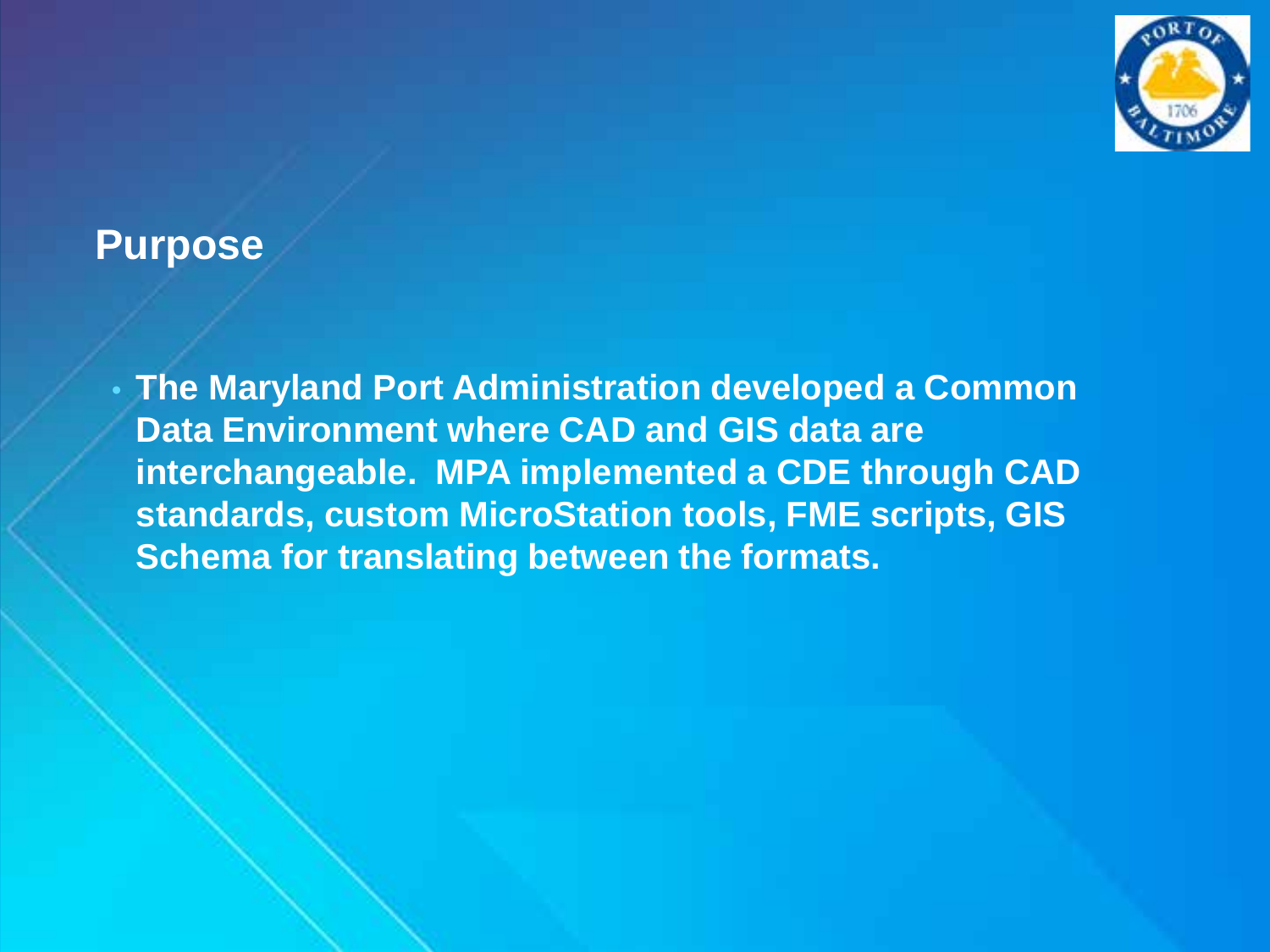

- **- The MPA developed a managed CAD workspace by implementing ProjectWise.**
- **- Files in the workspace are currently Read-Write to administrators, and engineers working on the specific projects and Read-Only to all other users.**

• **- The managed workspace is implemented at the Application level as well as the Folder level. The Application level assures that every DGN file in ProjectWise inherits the MPA CAD Standards. The Folder level delivers additional workspace customization according to the type of work being performed (Arch, Civil, or Survey).**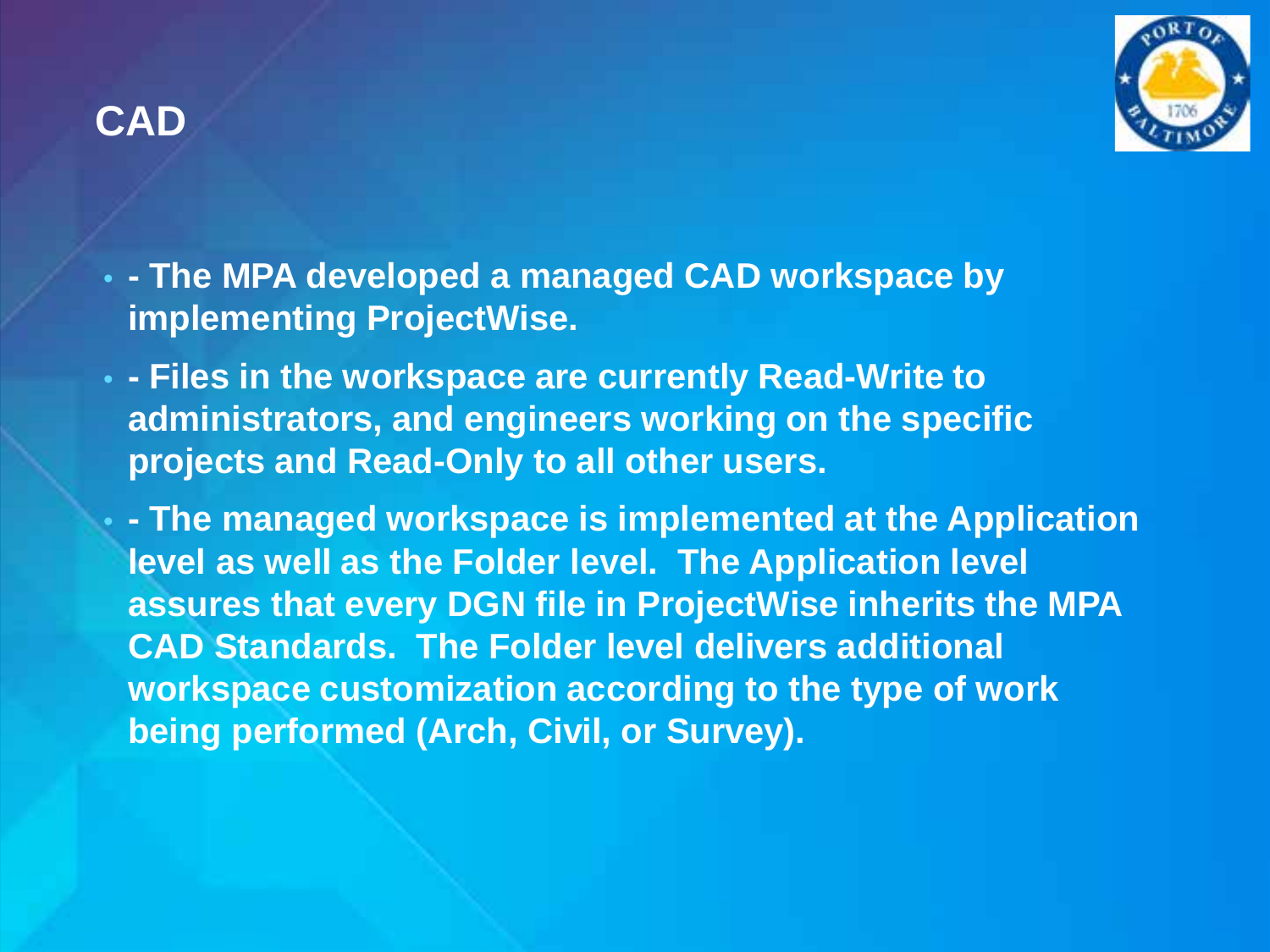

#### • **- As part of the CAD standards the MPA developed a Feature Attribute Editor Tool**



• **- The tool selects attributes two different ways: Geographical or Scan.**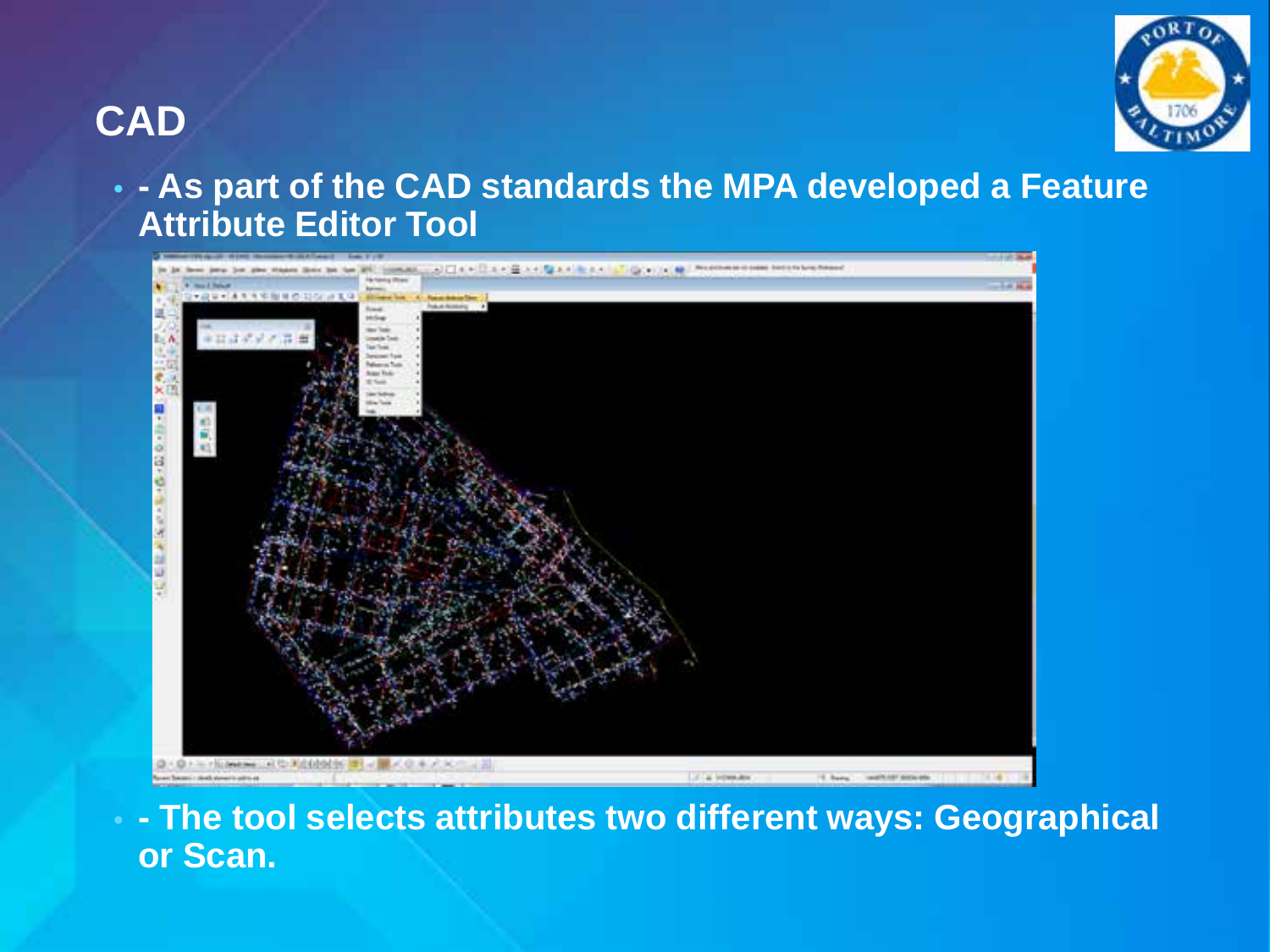

#### • **- Feature Attribute Editor – Graphical Selector**

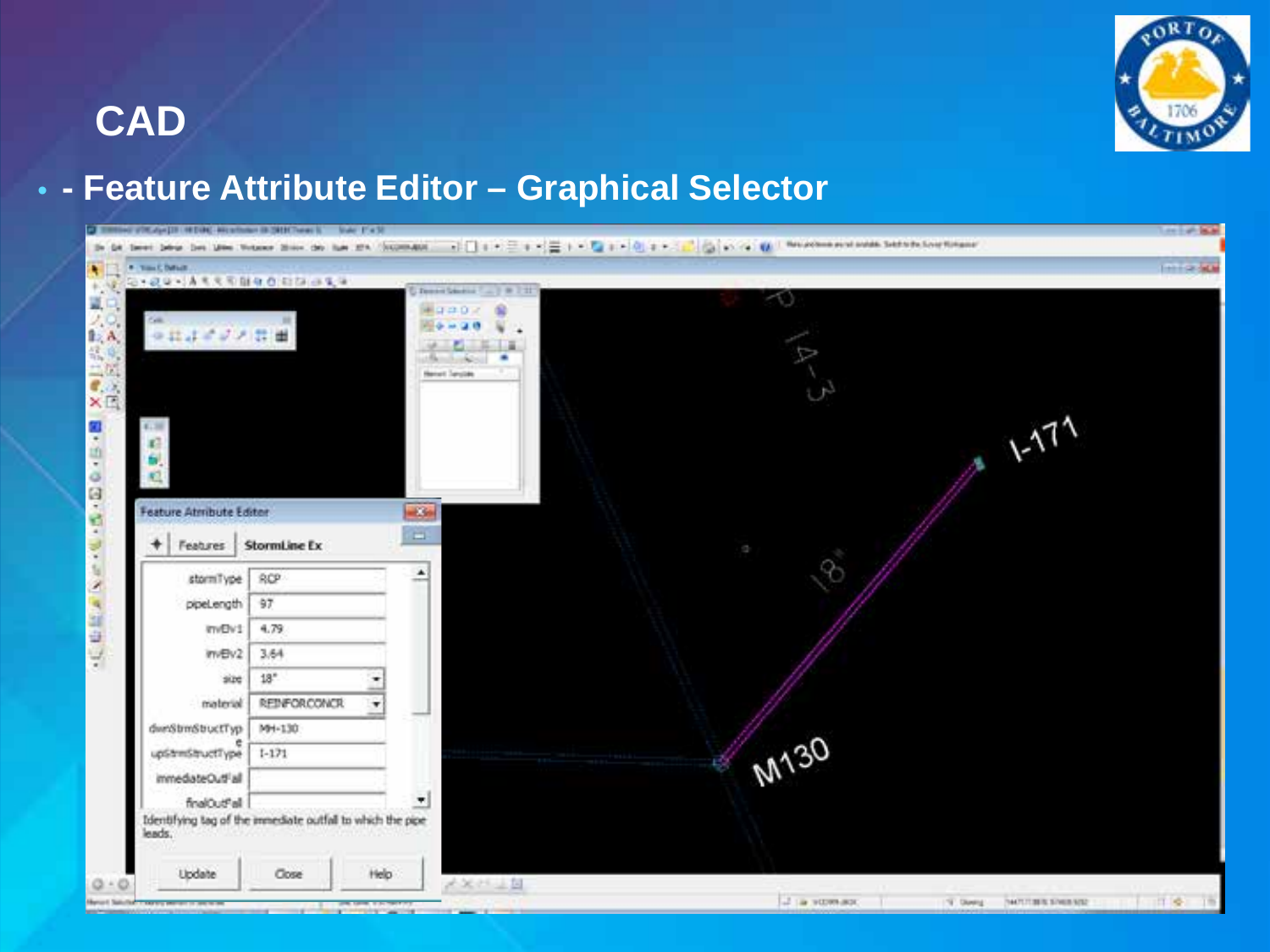

#### • **Feature Attribute Editor - Scan**

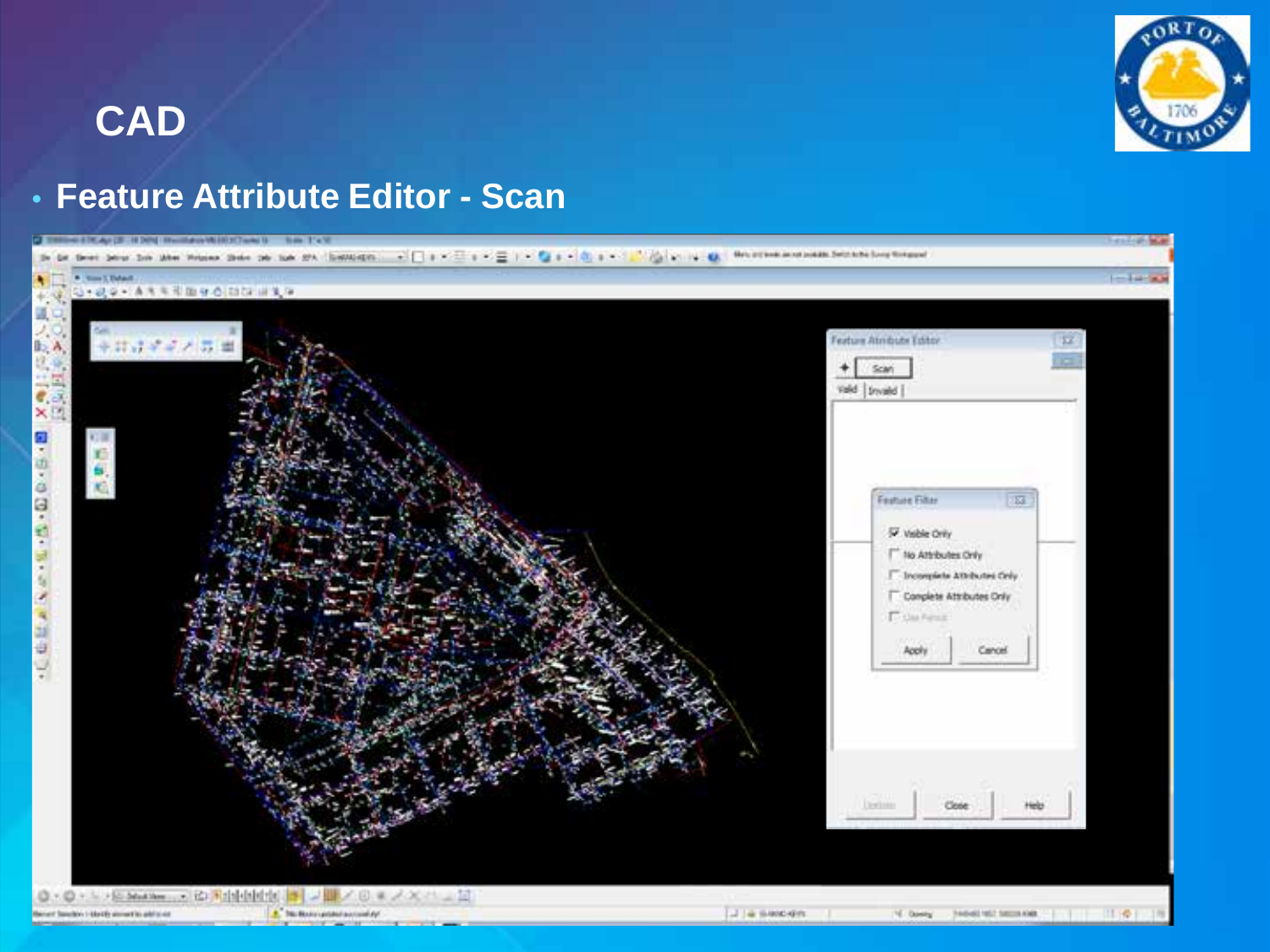



#### • **- Once you scan for features or select them geographically, the available features are returned**

| $+$ Re-Scan                                                                                                                                                                                                                           |  |
|---------------------------------------------------------------------------------------------------------------------------------------------------------------------------------------------------------------------------------------|--|
| valid (6125) [Invalid (990) ]                                                                                                                                                                                                         |  |
| CommCable UG Ex (27)<br>CommJunction Ex (193)<br>CommPulbox Ex (1)<br>ElectricalCable OH Ex (52)<br>ElectricalCable UG Ex (915)<br>Electrical JunctionBox Ex (20):<br>ElectricalLightPole Ex (125)<br>ElectricalStructurePoint Ex (X) |  |
| ElectricalUtilityPole Ex (79)<br>GasLine Ex (36)<br>Gasyalve Ex (7)<br>MiscUtilitiesLine Ex (778)                                                                                                                                     |  |
|                                                                                                                                                                                                                                       |  |
|                                                                                                                                                                                                                                       |  |
|                                                                                                                                                                                                                                       |  |
|                                                                                                                                                                                                                                       |  |
|                                                                                                                                                                                                                                       |  |
|                                                                                                                                                                                                                                       |  |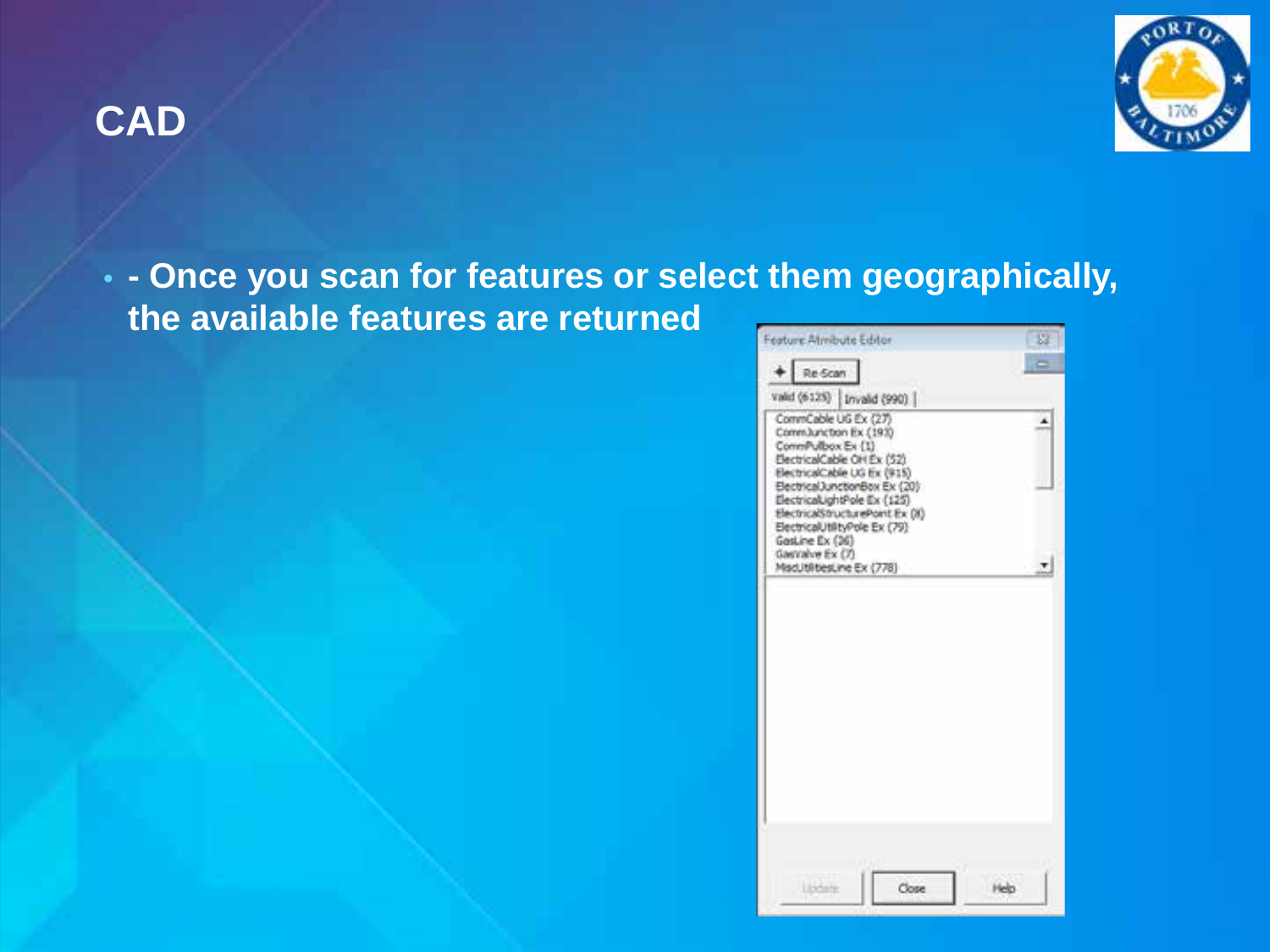

• **- Select the different types of features that you want to edit and populate the fields**

| Festure Atmibute Editor                                                                                                                                                                                                                                                                                 |                                                          | <b>17</b> |
|---------------------------------------------------------------------------------------------------------------------------------------------------------------------------------------------------------------------------------------------------------------------------------------------------------|----------------------------------------------------------|-----------|
| $\bullet$ Re-Scan                                                                                                                                                                                                                                                                                       |                                                          |           |
| Valid (6125) [31valid (990)]                                                                                                                                                                                                                                                                            |                                                          |           |
| CommCable UG Ex (27)<br>Comm.lunction Ex (193)<br>CommPulbox Ex (1)<br>ElectricalCable OH Ex (52)<br>ElectricalCable UG Ex (915)<br>Electrical JunctionBox Ex (20)<br>FlectricalStructurePoint Ex (K)<br>flectrical.it&tyPole Ex (79)<br>GasLine Ex (36)<br>GesValve Ex (7)<br>ModJtil/SesLine Ex (778) |                                                          |           |
| owner                                                                                                                                                                                                                                                                                                   |                                                          |           |
| Patrick L.                                                                                                                                                                                                                                                                                              | ** Varies **                                             |           |
| poleMaterial                                                                                                                                                                                                                                                                                            |                                                          |           |
| poleStyle                                                                                                                                                                                                                                                                                               | <b>AR VAILAG RM</b>                                      |           |
| lightType                                                                                                                                                                                                                                                                                               |                                                          |           |
| inattage                                                                                                                                                                                                                                                                                                | an varies an                                             |           |
| daposition                                                                                                                                                                                                                                                                                              | In Service                                               |           |
| BueQualityLevel                                                                                                                                                                                                                                                                                         | <b>Linkmown</b>                                          |           |
| cphiumber                                                                                                                                                                                                                                                                                               | <b>89 Variet 88</b>                                      |           |
| cofAddillumber                                                                                                                                                                                                                                                                                          | Double-click feature class to browse individual elements |           |
| <b>Ligalists</b>                                                                                                                                                                                                                                                                                        | Close<br>Help                                            |           |

| Feature Atmibute Editor                                                              |                                                    | π |
|--------------------------------------------------------------------------------------|----------------------------------------------------|---|
|                                                                                      | Features   ElectricalLightPole Ex                  |   |
| Vald (125) 1mvald (0)                                                                | $7$ Zoome $1.5$                                    |   |
| 4000149<br>4000161<br>4000177                                                        |                                                    |   |
| 4000205<br>4000217<br>4000229<br>4000241<br>4000253<br>4000065<br>4000277<br>4000289 |                                                    |   |
| owner.                                                                               |                                                    |   |
| height                                                                               | $-150$                                             |   |
| poleMaterial                                                                         |                                                    |   |
| poleStyle                                                                            | high mast                                          |   |
| lightType                                                                            |                                                    |   |
| mattage                                                                              | 1000                                               |   |
| disposition                                                                          | In Service                                         |   |
| scieQualityLevel                                                                     | <b>Linknown</b>                                    |   |
| cpfNumber                                                                            | $+0/+51$                                           |   |
| cofAddRiumber                                                                        |                                                    |   |
|                                                                                      | Select element(s) to display and modify attributes |   |
| <b>Listinia</b>                                                                      | Close<br>Help.                                     |   |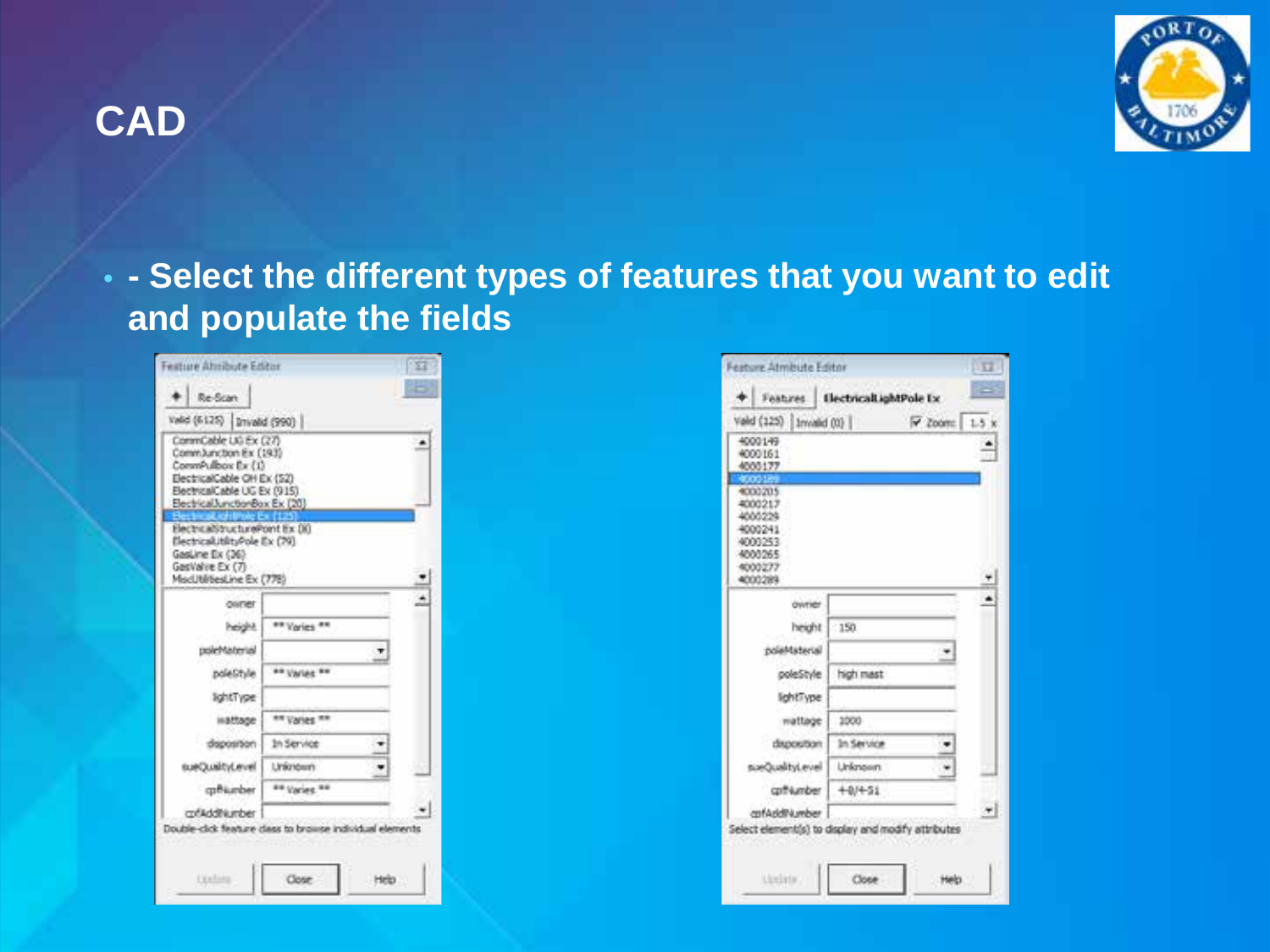

• **- The MPA developed a GIS Schema for the CAD data to be translated into. Within the schema we created Descriptions, Datasets, Domains, and a MPA CAD to MPA GIS Crosswalk.**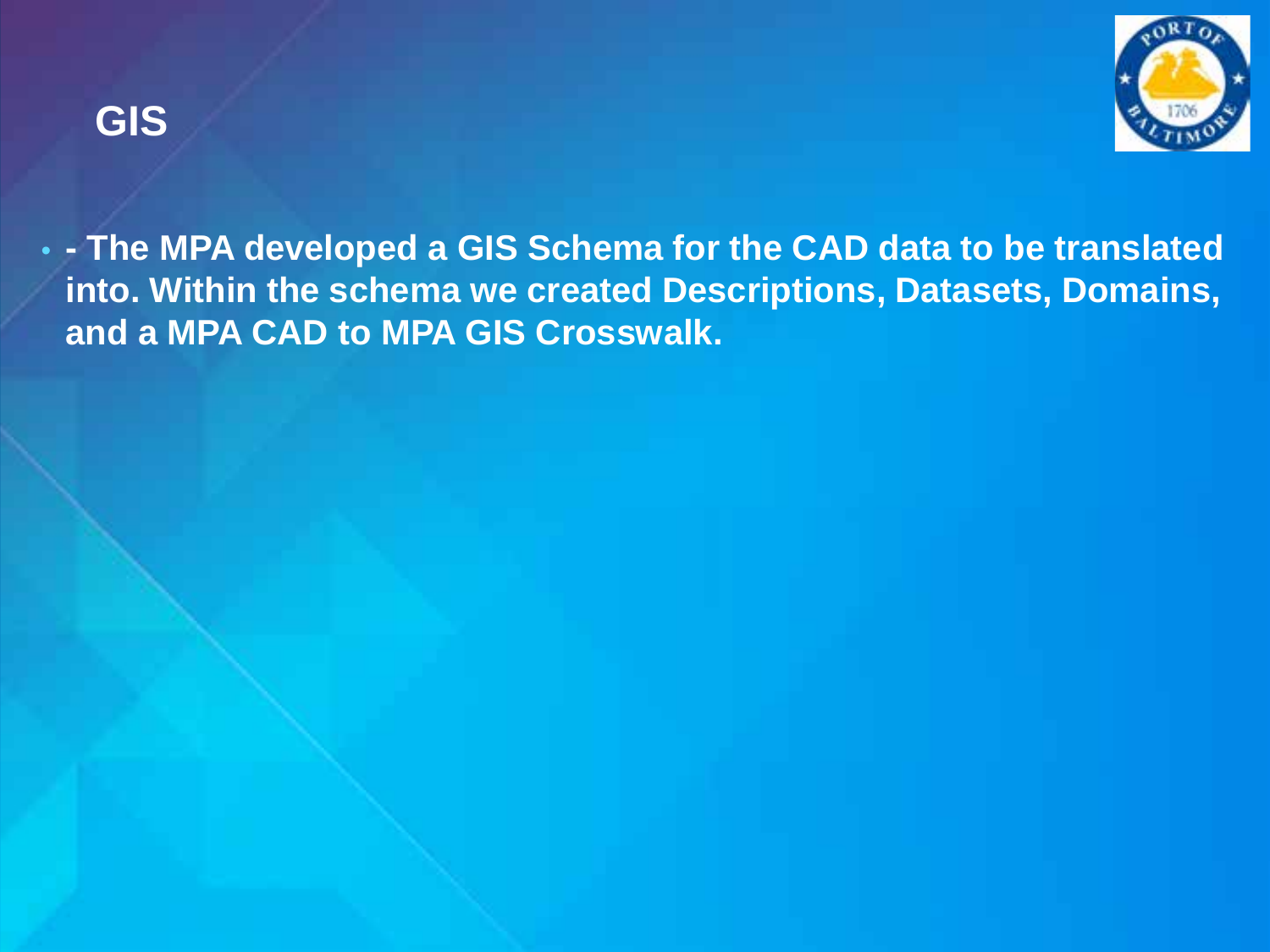

# **GIS**

#### • **Descriptions**

| ברה                                                |                                                       |                                                         | Detter an objective of them in form         |                         |                                                                |                            |                     |                 |  |  |  |  |  |  |
|----------------------------------------------------|-------------------------------------------------------|---------------------------------------------------------|---------------------------------------------|-------------------------|----------------------------------------------------------------|----------------------------|---------------------|-----------------|--|--|--|--|--|--|
| $F=$<br><b>Brookly</b>                             | <b>Facil Liquida</b><br>11 Forder Inc.<br><b>Date</b> | <b>Basico</b><br><b>Total</b><br><b>College College</b> | <b>Wood Art Co.</b>                         |                         |                                                                |                            |                     |                 |  |  |  |  |  |  |
| $A$ $1$<br><b>All of</b><br>To Look +              | $-189.$<br>x<br>×,                                    | The Incines freed<br>$= -$                              | <b>Distances</b>                            | <b>Normal</b>           | <b>Eat</b>                                                     | 2008                       | <b>RAULTS!</b>      | <b>STERNING</b> |  |  |  |  |  |  |
| Point<br>$1.7 - 1.0$<br><b>J' Factual Patches</b>  |                                                       | 医狭<br><b>BE</b> Migd & Lower 1                          | M.B. Destroye: forest<br>$1 - 16$<br>14     | <b>Allen Birth</b>      | <b>Exist</b>                                                   | <b>Historial</b>           | <b>Control Call</b> | Nickir          |  |  |  |  |  |  |
| 27 galaxya (d.                                     | Fair                                                  | Expected                                                | <b>Trustee</b>                              | Esemationary do Trainer |                                                                | <b>Dicks</b>               |                     |                 |  |  |  |  |  |  |
| w.                                                 | A Cutatisment Name                                    |                                                         |                                             |                         |                                                                |                            |                     |                 |  |  |  |  |  |  |
| AL                                                 |                                                       |                                                         |                                             |                         |                                                                |                            |                     |                 |  |  |  |  |  |  |
| <b>Jonet Lorence Name</b>                          | <b>Currons Allian</b>                                 | 4O<br>Nirar Alkas                                       | Carsent Description                         | D.                      |                                                                |                            | œ                   |                 |  |  |  |  |  |  |
| Healisti aw                                        | <b>Birdgetas</b>                                      | <b>Bridget</b> in a                                     | <b>BulpLar</b>                              |                         | <b>Now Description</b><br><b>EnrigeLink</b>                    |                            |                     |                 |  |  |  |  |  |  |
| <b>OM</b>                                          |                                                       |                                                         | Cast.                                       |                         | <b>Civit</b>                                                   |                            |                     |                 |  |  |  |  |  |  |
| ClubMent                                           | Civilians                                             | CHEANS                                                  | CLIENANA                                    |                         | CHANNE                                                         |                            |                     |                 |  |  |  |  |  |  |
| <b>Chall</b> Joy                                   | Cirilian                                              | Critica                                                 | CHEVIE                                      |                         | <b>Civil Jins</b>                                              |                            |                     |                 |  |  |  |  |  |  |
| Gulfried                                           | CHIPAIN                                               | <b>CydPoint</b>                                         | Childhoad                                   |                         | <b>Contribute</b>                                              |                            |                     |                 |  |  |  |  |  |  |
| <b>Chall</b> Take                                  | GwlPaly<br><b>Convidences</b>                         | <b>CHEVY</b>                                            | <b>CARTING</b><br>Connectations             |                         | <b>CHEVY</b>                                                   |                            |                     |                 |  |  |  |  |  |  |
| Commissioners<br>Committee Madrid                  | CommOable                                             | CommArtenee<br>ConveCable                               | Conner Cable                                |                         | CominiAntennia<br>CommCable                                    |                            |                     |                 |  |  |  |  |  |  |
| E. Commit attailació, na                           | ConnCabieltackLine                                    | CommCableRockLine                                       | Control, able Gacki, Ing.                   |                         | CommCableFiscHLime                                             |                            |                     |                 |  |  |  |  |  |  |
| ConstCableTis/Line                                 | CommCableTrajCata                                     | Control Caldie Trust Ine                                | CentersCalpleTrayLine                       |                         | Connecable leadural                                            |                            |                     |                 |  |  |  |  |  |  |
| 12 CommCragmont                                    | Convictationed                                        | Connell quipower                                        | Cannell, good and                           |                         | Correll poposed                                                |                            |                     |                 |  |  |  |  |  |  |
| 13 Communicher                                     | <b>Gommandish</b>                                     | <b>CommJutchen</b>                                      | Cammil Asrchole                             |                         | <b>Convollation</b>                                            |                            |                     |                 |  |  |  |  |  |  |
| U. Convertisormed view                             | Connectional and hard                                 | CowediaciduleDwin                                       | ConnellacetureDivis                         |                         | <b>Consideration</b> Pain                                      |                            |                     |                 |  |  |  |  |  |  |
| Il Construccio abione                              |                                                       |                                                         | Communications                              |                         | Cainmunication                                                 |                            |                     |                 |  |  |  |  |  |  |
| TE: Cantra/Paint<br>IF Gendheang                   | ComsPare<br>CanaDusing                                | Convol <sup>pt</sup> ons                                | Carolul <sup>1</sup> ta/I<br>CharaChaussia  |                         | CortesFood<br>Cranellissums                                    |                            |                     |                 |  |  |  |  |  |  |
| 11: Craniel Molgie                                 | Cranalisidge                                          | CrateDacing<br>Crainfinistal                            | Cranul/Index                                |                         | Citraficape                                                    |                            |                     |                 |  |  |  |  |  |  |
| 11 CrawCakers                                      | <b>CrameDaturns</b>                                   | ConwCútente                                             | ConneColumn                                 |                         | CraneCziarne                                                   |                            |                     |                 |  |  |  |  |  |  |
| 11 Crano Amger                                     | CransHanger                                           | Cranektanger                                            | CzaseHangw                                  |                         | Cranelvisnom                                                   |                            |                     |                 |  |  |  |  |  |  |
| 33. CranePost                                      | Cranalhost.                                           | CranePost                                               | CranePost                                   |                         | CranePost                                                      |                            |                     |                 |  |  |  |  |  |  |
| 22 Ownellsman                                      | <b>Cranellaneau</b>                                   | OateRuntey                                              | Cranel Genery                               |                         | <b>CurveRommy</b>                                              |                            |                     |                 |  |  |  |  |  |  |
| 13 Grand Stop                                      | GrandRep                                              | Cranefiling                                             | Grandford                                   |                         | <b>Cranelling</b>                                              |                            |                     |                 |  |  |  |  |  |  |
| G. Delphins                                        | Dolphanx.                                             | Drawin:                                                 | Oskelas                                     |                         | Dolphins.<br>Dristrator                                        |                            |                     |                 |  |  |  |  |  |  |
| 25: Docensity<br><b>SECTMENT</b>                   | Driveway                                              | District                                                | Olutway<br><b>Thechrical</b>                |                         | Electrical                                                     |                            |                     |                 |  |  |  |  |  |  |
| IF Chevroltable                                    | <b>UnitedCable</b>                                    | Electronication                                         | ElectricalCable                             |                         | Electrica/Cable                                                |                            |                     |                 |  |  |  |  |  |  |
| 20 Checksalderwater                                | <b>El echical Suriorator</b>                          | Electrical Serve at an                                  | DephaWanegox                                |                         | <b>Electrical Generator</b>                                    |                            |                     |                 |  |  |  |  |  |  |
| 20 Cherinial Iraini                                | <b>Entreal</b> Front                                  | Electrical Ground                                       | <b>Flachnical Strains</b>                   |                         | Fientnica/Osisand                                              |                            |                     |                 |  |  |  |  |  |  |
| 3E flucturalization                                | Electrical Linction                                   | <b>Fietexklaster</b>                                    | <b>Fluctri all Awards</b>                   |                         | <b>Fiestnical Munitials</b>                                    |                            |                     |                 |  |  |  |  |  |  |
| 10 Charmeral John                                  | Electrical idea                                       | Electrical, kdrt                                        | <b>Flammic oil light</b>                    |                         | ElectricalLight                                                |                            |                     |                 |  |  |  |  |  |  |
| 12 ClectricalLightPain                             | Dectrical gloffsie                                    | Electrical Light <sup>er</sup> cle                      | ElectricalLight <sup>m</sup> ole            |                         | Electrical, glo <sup>2</sup> cle                               |                            |                     |                 |  |  |  |  |  |  |
| 11 ElectricalUnder<br>30 Blocksvillet              | <b>Decision Mater</b><br><b>Electrical/IX</b>         | Electricalidates<br>Electrical <sup>ly</sup> s          | <b>Clectric all Jeter</b><br>ElectricalFill |                         | ElectricalMater<br>Einsteueille                                |                            |                     |                 |  |  |  |  |  |  |
| III: BectroalShutzunaPort                          | ElectricalStructurePlant                              | Electrical Sount profession                             | ElectrodShyricAPort                         |                         |                                                                | Electrical Structural land |                     |                 |  |  |  |  |  |  |
| 16 Flammouth Antalians                             | <b>Frankond Substantin</b>                            | <b>Finders in Subel More</b>                            | Hilective (discrimination)                  |                         | Fize bio al Salerial sir-                                      |                            |                     |                 |  |  |  |  |  |  |
| 17. Etwinister/Council                             | <b>Europealfastes</b>                                 | <b>Family Elsibit</b>                                   | <b>Elizabeth Millight A</b>                 |                         | <b>Factors Rutch</b>                                           |                            |                     |                 |  |  |  |  |  |  |
| 30. Decreatives/crise                              | <b>Decision Transferred</b>                           | ElectricalTransformer                                   | Dethiafiansformer                           |                         | Electrica Transferrori                                         |                            |                     |                 |  |  |  |  |  |  |
| 33. Chemical HillyFole                             | Declincat, MityPale                                   | Cleckscal July Pola                                     | Christina Activity Plate                    |                         | Electrical Utility Plan                                        |                            |                     |                 |  |  |  |  |  |  |
| <b>ED. Coverence</b> rial                          |                                                       |                                                         | Electromerical                              |                         | Everyworkedia                                                  |                            |                     |                 |  |  |  |  |  |  |
| <b>AT Freezer, Contral</b><br>43 Evening armillans | Emission Control Mark                                 | Exclusive andral-Assoc                                  | Essaca Control<br>Research Instructions     |                         | <b>Elenion Control</b><br>Entraneo <sup>n</sup> ontold future. |                            |                     |                 |  |  |  |  |  |  |
| 43 ErosinnControlFance                             | Employe ance                                          | Explore and a                                           | EssaionCantrolFence                         |                         | Ernston Control wace                                           |                            |                     |                 |  |  |  |  |  |  |
| II LissanControl.ine                               | ErstrienControlLine                                   | EnswortControlLine                                      | Lineworn Crantroll, me                      |                         | EntrewControlLine                                              |                            |                     |                 |  |  |  |  |  |  |
| El DesurControlPant                                | ErstreiControlPoint                                   | ExposeControlFord                                       | Crosson Central Plants                      |                         | Ensura Control herri                                           |                            |                     |                 |  |  |  |  |  |  |
| <b>RE Evente Controlling</b>                       | Except creditor                                       | Estate Controllisty                                     | Executive of Party                          |                         | Ersunn/Controll/oly                                            |                            |                     |                 |  |  |  |  |  |  |
| 41 Panhechers                                      | <b>Frashirchers</b>                                   | <b>FdsArchers</b>                                       | Postechini                                  |                         | <b>Film/crefines</b>                                           |                            |                     |                 |  |  |  |  |  |  |
| <b><i>AT ParRacters</i></b>                        | Freeholderin                                          | <b>Faulubris</b>                                        | <b>Partial wis</b>                          |                         | <b>Fieldates</b>                                               |                            |                     |                 |  |  |  |  |  |  |
| <b>85 FarCantaines</b>                             | FirCamadoss                                           | FibrCanbaltrus                                          | PaiCelesfines                               |                         | FérCenterènea                                                  |                            |                     |                 |  |  |  |  |  |  |
| EE: F@Chinartscope<br>11 FarDarring                | Fin Cineesins<br>FileDraming                          | <b>FrieDetrante che</b><br><b>TikOuens</b>              | FightNewstawing<br><b>IT di-Okakining</b>   |                         | Fachmerston<br>FileCluesto.                                    |                            |                     |                 |  |  |  |  |  |  |
| E3 PavPockeyPoble                                  | F/MFootingRobar                                       | <b>Fibritanno Ratio</b>                                 | <b>ParkenneRstar</b>                        |                         | FiteFactingRebal                                               |                            |                     |                 |  |  |  |  |  |  |
| Ell ForFostege                                     | <b>FindFootings</b>                                   | Fakiloanos                                              | <b>FitaFoxtings</b>                         |                         | Fedrasenge                                                     |                            |                     |                 |  |  |  |  |  |  |
| 54 For CeateReams                                  | FrinCradeReams                                        | FdeCroinBaums                                           | <b>RenGask@vane</b>                         |                         | Férôcatolistant                                                |                            |                     |                 |  |  |  |  |  |  |
| 5 ForPedemain                                      | For Pagestals                                         | Fidel <sup>T</sup> edesta's                             | Fachadestels                                |                         | FdyPadescain                                                   |                            |                     |                 |  |  |  |  |  |  |
| + + + + Outsthemeda 32                             | <b>Particularly</b>                                   | Keithin                                                 | Edition                                     |                         | Eddlings,                                                      | 日本                         |                     |                 |  |  |  |  |  |  |
|                                                    |                                                       |                                                         |                                             |                         |                                                                |                            |                     |                 |  |  |  |  |  |  |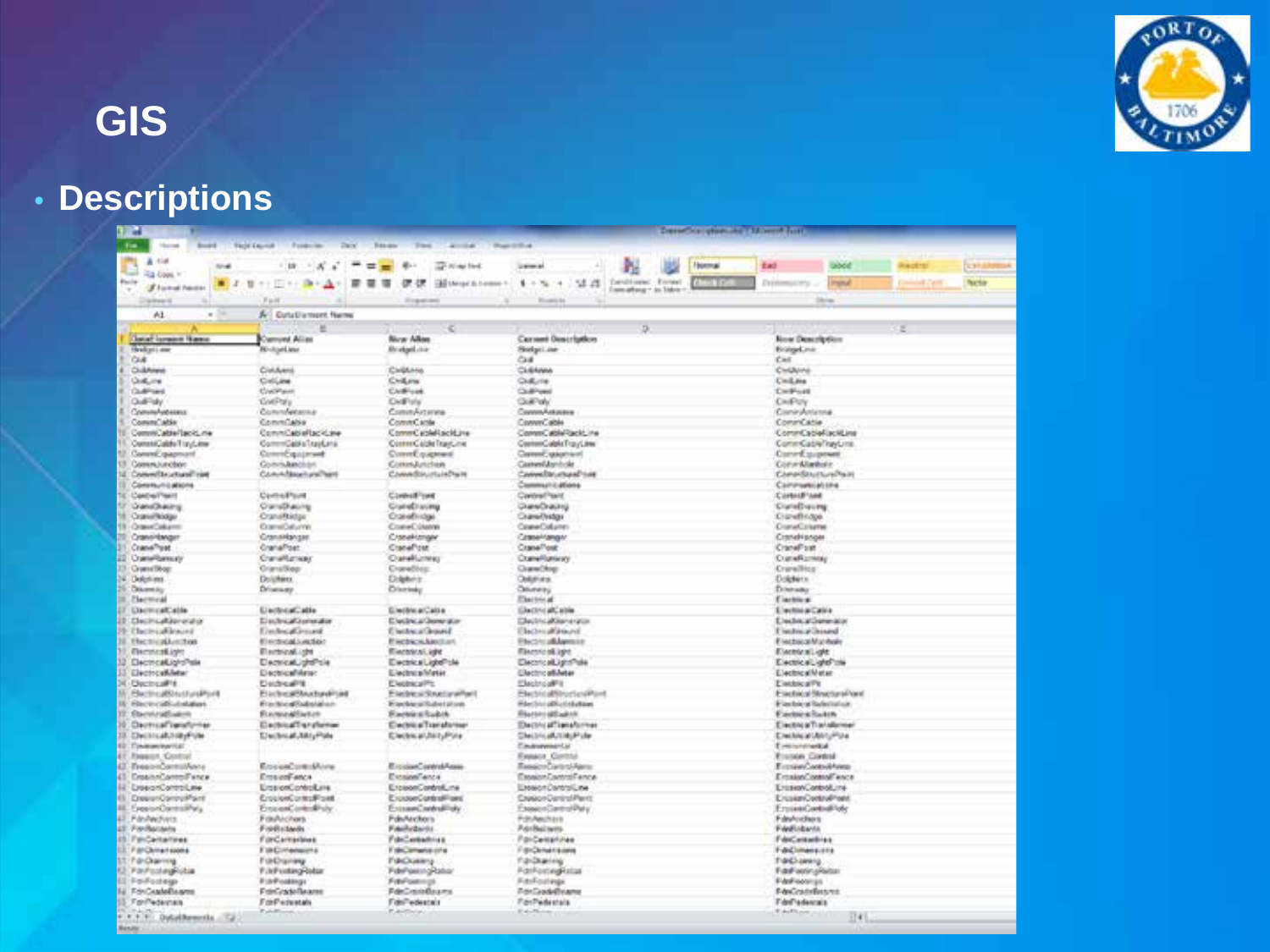

# **GIS**

# • **Domains**

|                                                                                       | 新闻员                                                                                                                               |                               |                  |                                                                                                                       |                                       |                       |                  |           |                            |                        |                         |
|---------------------------------------------------------------------------------------|-----------------------------------------------------------------------------------------------------------------------------------|-------------------------------|------------------|-----------------------------------------------------------------------------------------------------------------------|---------------------------------------|-----------------------|------------------|-----------|----------------------------|------------------------|-------------------------|
|                                                                                       | File<br>Home                                                                                                                      | Invert                        | Page Layout      |                                                                                                                       | Formular.                             | <b>Data</b><br>Review | <b>View</b>      | Acrobat   |                            | ProjectWise            |                         |
|                                                                                       | & Cut<br>La Copy +                                                                                                                | Arial                         |                  |                                                                                                                       | $^{\circ}$ 10 $^{-\circ}$ A $\Lambda$ |                       | $\sum_{i=1}^{n}$ | Wrap Text |                            | General                |                         |
|                                                                                       | Paste<br>Format Painter<br>v.<br>Clipboard                                                                                        | n<br>$\overline{\phantom{a}}$ | $\boldsymbol{I}$ | $\mathbf{u}$ + $\mathbf{u}$ +<br>Ford                                                                                 | $\Delta$ - $\Delta$ -<br>s.           |                       | 课课<br>Alignment. |           | Merge & Center -<br>$\sim$ | s<br>$\%$<br>$\bullet$ | $24 - 5$<br>٠<br>Number |
|                                                                                       | A1                                                                                                                                | $-$ (iii)                     |                  | f. DomainName                                                                                                         |                                       |                       |                  |           |                            |                        |                         |
| a,                                                                                    |                                                                                                                                   | A                             |                  |                                                                                                                       | B                                     |                       | C.               | D         | E                          | F                      | G                       |
| ۹<br>2<br>3<br>4<br>5<br>G<br>$\frac{7}{8}$<br>$\frac{9}{10}$<br>11<br>位付估估估付银的202020 | DomainName<br>DomainType<br>FieldType<br>MergePolicy<br>SplitPolicy<br><b>Description</b><br>Owner<br><b>Coded Values</b><br>Code |                               |                  | AnnotationStatus<br>CodedValue<br>SmallInteger<br>DefaultValue<br>Duplicate<br>null<br>Name<br>0 Placed<br>1 Unplaced | Valid annotation state values         |                       |                  |           |                            |                        |                         |
| 24                                                                                    |                                                                                                                                   |                               |                  |                                                                                                                       |                                       |                       |                  |           |                            |                        |                         |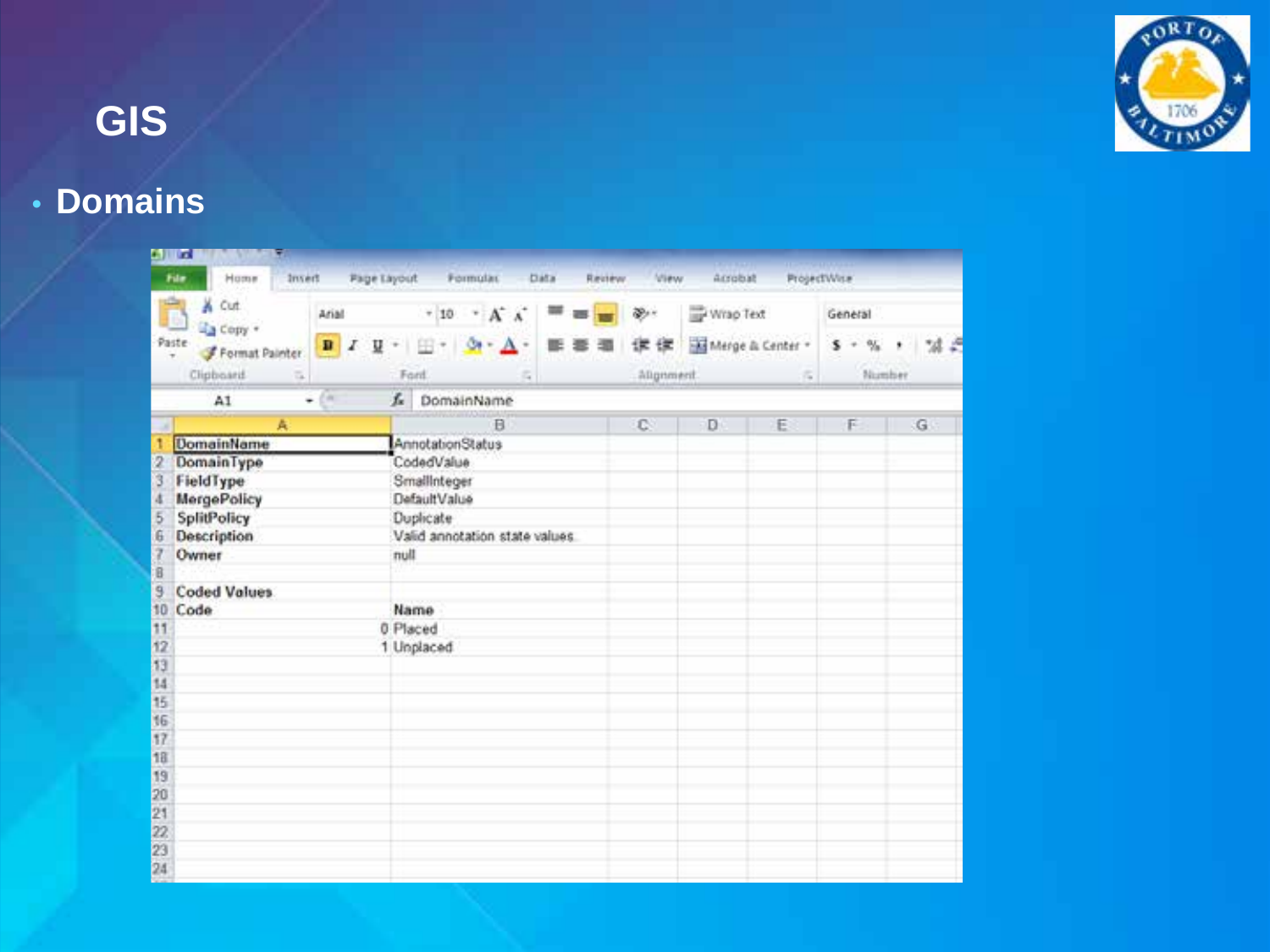

#### • **Datasets**

| 2 <sub>1</sub>                                                                       |                                                               |                          |                                       |           |                                                                                  |                |       |                                             | <b>SSORE models in Managed Lager</b> |              |                |                            |                      |                      |              |                 |
|--------------------------------------------------------------------------------------|---------------------------------------------------------------|--------------------------|---------------------------------------|-----------|----------------------------------------------------------------------------------|----------------|-------|---------------------------------------------|--------------------------------------|--------------|----------------|----------------------------|----------------------|----------------------|--------------|-----------------|
| Strant<br><b>Fig.</b><br><b>Illians</b>                                              | <b><i>Page Lierandi</i></b>                                   | Farmulai                 | <b>Data</b><br>Register               | View      | Austal                                                                           | Project Alas   |       |                                             |                                      |              |                |                            |                      |                      |              |                 |
| ж<br><b>Call</b><br>a.<br>LE Chay Y.                                                 | Anial                                                         | $\Lambda^*$<br>$+38 - 4$ |                                       | 놂.        | Pinter Text                                                                      | General        |       | ÷.                                          | Normal                               | <b>Bad</b>   | Good           | Noutral                    |                      | Calmilation          |              |                 |
| Fairley<br>Freemal Painter                                                           | $+1$ $-1$ $+1$<br>$\mathbf{E}$<br>13                          | ۰<br>Δ÷                  | 厘<br>ж<br>圈                           | 碟<br>化    | FEEDINGS & CHIEF *                                                               | ٠<br>1.7%      | 14.15 | Conditional Format<br>Fermatting + at Table | <b>A TELECTION</b>                   | Eqileseiure. | <b>Brigain</b> |                            | <b>John E Call I</b> | Note                 |              | <b>Stood De</b> |
| Debbars                                                                              | Port                                                          |                          |                                       | Elephated |                                                                                  | 16. senten art |       |                                             |                                      |              | Stiber         |                            |                      |                      |              |                 |
| A1                                                                                   | ٠.                                                            | 5 FeatureClassName       |                                       |           |                                                                                  |                |       |                                             |                                      |              |                |                            |                      |                      |              |                 |
|                                                                                      | п                                                             |                          |                                       |           | Ď.                                                                               |                |       |                                             |                                      | G            |                |                            |                      |                      |              | 33              |
| FeatureClassName CommAntenne<br>DatasetType<br>Description<br>FeatureCatanet<br>Togs | FeatureClass<br>CommAntanne<br>Communications.<br>rid<br>Port |                          |                                       |           |                                                                                  |                |       |                                             |                                      |              |                |                            |                      |                      |              |                 |
| ShopeType<br>FeatureType<br><b>Liudione</b>                                          | Simple<br>CommAltissa                                         |                          |                                       |           |                                                                                  |                |       |                                             |                                      |              |                |                            |                      |                      |              |                 |
| HosM                                                                                 | feise                                                         |                          |                                       |           |                                                                                  |                |       |                                             |                                      |              |                |                            |                      |                      |              |                 |
| <b>MainZ</b><br>35                                                                   | 17.18                                                         |                          |                                       |           |                                                                                  |                |       |                                             |                                      |              |                |                            |                      |                      |              |                 |
| Subtyped inichiama                                                                   | nul                                                           |                          |                                       |           |                                                                                  |                |       |                                             |                                      |              |                |                            |                      |                      |              |                 |
| 12: DefaultSubtype                                                                   | nat<br>44                                                     |                          |                                       |           |                                                                                  |                |       |                                             |                                      |              |                |                            |                      |                      |              |                 |
| 13 DSID<br>14                                                                        |                                                               |                          |                                       |           |                                                                                  |                |       |                                             |                                      |              |                |                            |                      |                      |              |                 |
| <b>15 Fields</b>                                                                     |                                                               |                          |                                       |           |                                                                                  |                |       |                                             |                                      |              |                |                            |                      |                      |              |                 |
| 10 FieldName                                                                         | Type                                                          | Leagth                   | Description                           |           |                                                                                  |                |       | AliasName                                   | DomainNome                           | Defect/Value |                | InNullablo Precision Scale |                      | Required DomainFixed |              |                 |
| 17 locath                                                                            | Double                                                        |                          |                                       |           | B A measurement of the longer of tive linear axes.                               |                |       | longth                                      | null                                 | nut          | <b>Yut</b>     |                            |                      | 0 mill               | na           |                 |
| II danithi                                                                           | Double                                                        |                          |                                       |           | If The width of a cylindrical ar circular antenna.                               |                |       | diamotor                                    | razil                                | null         | thus           |                            |                      | D mult               | <b>FILIT</b> |                 |
| 15 owner                                                                             | <b>String</b>                                                 |                          |                                       |           | 60 A person, organization, or ogency with legal control ar management i everer   |                |       |                                             | null                                 | nul          | True.          |                            |                      | D mail               | ruil         |                 |
| 20 azimuth.                                                                          | Double                                                        |                          | \$ The angle of horizontal deviation. |           |                                                                                  |                |       | azimith                                     | null                                 | hul          | true           |                            |                      | 0 mill               | ruil         |                 |
| 21 bandwell h                                                                        | Double                                                        |                          |                                       |           | B The difference between the highest and lawest frequencies that an an bandwidth |                |       |                                             | nil                                  | nul          | the            |                            |                      | 0 mill               | ruit         |                 |
| 22 elevation                                                                         | Double                                                        |                          |                                       |           | 8 The height of the antenna as measured from a reference point or from elevation |                |       |                                             | null                                 | nut          | tria           |                            |                      | 0 mult               | null         |                 |
| $23$ gan                                                                             | Double                                                        |                          |                                       |           | B. The measure of signal amplification.                                          |                |       | <b>GOIN</b>                                 | null                                 | null         | true           |                            |                      | D mult               | <b>CLUB</b>  |                 |
| 34 toPower                                                                           | Double                                                        |                          |                                       |           | If The transmission power rating of the antenna                                  |                |       | be <sup>0</sup> ower                        | null                                 | nul          | true           |                            |                      | 0 mill               | ruit         |                 |
| 25 tuFres                                                                            | Double                                                        |                          |                                       |           | B The transmission frequency of the antonna                                      |                |       | beFreq                                      | null                                 | nat          | true           |                            |                      | 0 mill               | null         |                 |
| HerRoget 35                                                                          | Doubla                                                        |                          |                                       |           | Il The highost trequency antenna is dosigned to pack                             |                |       | <b>FooRingH</b>                             | mill                                 | nat          | true           |                            |                      | 0 mill               | rull         |                 |
| 27.00904                                                                             | Double                                                        |                          |                                       |           | 8 The receiving hequancy of the antenna                                          |                |       | biFreq                                      | null                                 | realt        | Truck          |                            |                      | D. mail              | nul          |                 |
| 20 hosRngL                                                                           | Double                                                        |                          |                                       |           | B The lowest frequency antonna is designed to pass                               |                |       | toding.                                     | null                                 | null         | true           |                            |                      | 0 rull               | ruil         |                 |
| 25 hours                                                                             | Double                                                        |                          |                                       |           | B The overall height of an antenna unit - base to top                            |                |       | hoight                                      | null                                 | hid          | <b>Shop</b>    |                            |                      | 0 mill               | nil          |                 |
| 30 maxWind                                                                           | Integer                                                       |                          |                                       |           | 4 The maximum wind speed alterna is designed to withstand                        |                |       | inariWind.                                  | nuit                                 | $n$ ull      | true           |                            |                      | D ruil               | nil          |                 |
| 31 would                                                                             | Integer                                                       |                          |                                       |           | 4 The weight of the antenna unit for use in tower leading calculations           |                |       | weight.                                     | nil                                  | hall         | this           |                            |                      | 0 mill               | rull         |                 |
| 32 aboveGround.avel                                                                  | Double                                                        |                          | 3 Acterna height above greand loval   |           |                                                                                  |                |       | sboxeGroundLovel                            | nall                                 | nul          | true           |                            |                      | 0 mill               | nil          |                 |
| 33.18                                                                                | Double                                                        |                          |                                       |           | B Artenna tilt angle for dish and parabolic antiennas                            |                |       | 48                                          | null                                 | nul          | Ins            |                            |                      | $0$ mall             | rull         |                 |
| 34 CADLevePlame                                                                      | Stang                                                         |                          | 20 The CAD level name                 |           |                                                                                  |                |       | <b>CADLevoTiame</b>                         | radi                                 | null         | trug           |                            |                      | 3 mill               | rul          |                 |
| 35 aspection                                                                         | Sting                                                         |                          |                                       |           | 16 The status of the feature (i.e. In Service, Abandoned, etc.)                  |                |       | disposition                                 | CodeDisposition null                 |              | Trub.          |                            |                      | 0 mill               | ruil.        |                 |
| Ins.https:Coup.36                                                                    | Stario                                                        |                          | 16 The quality level of the feature   |           |                                                                                  |                |       | supQualityLevel                             | Code SUEQuality), null               |              | true           |                            |                      | 0 mill               | rull         |                 |
| 37 coffiumber                                                                        | Steng                                                         |                          | 15 The CPF number                     |           |                                                                                  |                |       | coffilumber                                 | mill                                 | nul          | trut           |                            |                      | 0 mil                | ruit         |                 |
| 31 cpl/cdNymber                                                                      | <b>Stario</b>                                                 |                          | 265 Additional CPF numbers            |           |                                                                                  |                |       | cpMddNumber                                 | null                                 | null         | true           |                            |                      | 0 mult               | null         |                 |
| 15 connectNumber                                                                     | Steng                                                         |                          |                                       |           | 10 The contract number the fasture was built under                               |                |       | contract/umber                              | null                                 | nell         | this           |                            |                      | D'muil               | exit.        |                 |
| 48 odtařiana                                                                         | Stang                                                         |                          |                                       |           | 50 The upon who performed the last eposee                                        |                |       | editorName                                  | null                                 | null         | trug           |                            |                      | O mail               | ruit         |                 |
| 41 lastUpdata                                                                        | Date                                                          |                          |                                       |           | B The date the feature was last updated                                          |                |       | fastLipdate.                                | mull.                                | nat          | true           | đ                          |                      | 0 mill               | rui!         |                 |
| 42<br>41                                                                             |                                                               |                          |                                       |           |                                                                                  |                |       |                                             |                                      |              |                |                            |                      |                      |              |                 |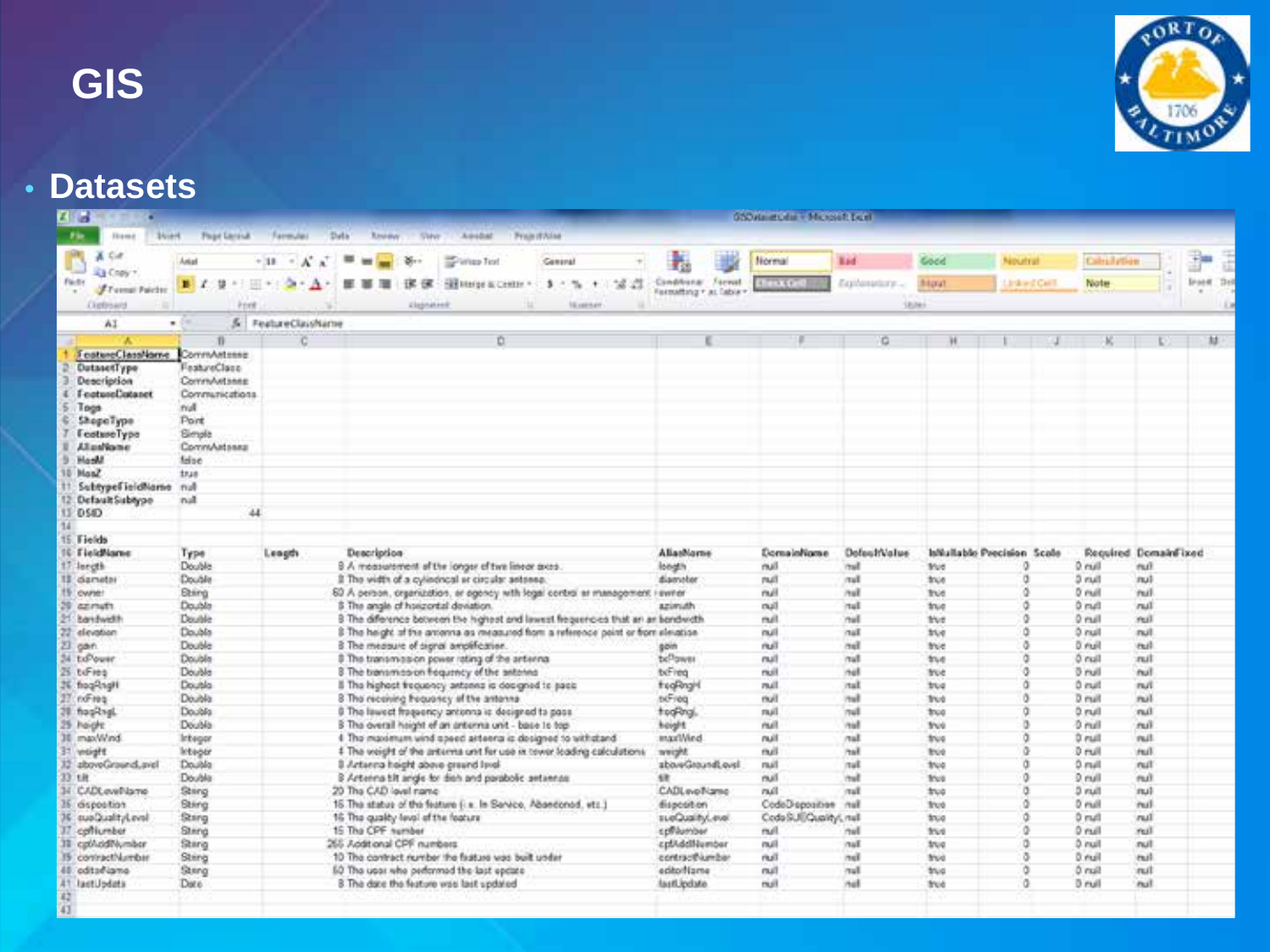

## **GIS**

#### • **MPA CAD to GIS Crosswalk**

| t a                                  |                          |                                                                          |                                 |                                                                                |                                  |                                                                           |                                                                                                                   |                 |                                   |                                                         |                                       | MA COLD BLOWER ENGINEERING STREET |                  |        |                                        |                                             |                                                     |                                   |                       |
|--------------------------------------|--------------------------|--------------------------------------------------------------------------|---------------------------------|--------------------------------------------------------------------------------|----------------------------------|---------------------------------------------------------------------------|-------------------------------------------------------------------------------------------------------------------|-----------------|-----------------------------------|---------------------------------------------------------|---------------------------------------|-----------------------------------|------------------|--------|----------------------------------------|---------------------------------------------|-----------------------------------------------------|-----------------------------------|-----------------------|
| <b>FOR</b>                           | <b>Market</b>            | <b>Wilself</b><br><b>Fase Livices</b>                                    |                                 | Fairniss<br>Cura                                                               |                                  |                                                                           | "Rever - Vaul - Actibal -                                                                                         | Probastrivia    |                                   |                                                         |                                       |                                   |                  |        | <b>All Card</b>                        |                                             |                                                     |                                   |                       |
|                                      | ×                        | California                                                               |                                 | $\equiv$<br>十日 一 ズーズ                                                           | $\blacksquare$<br>$\blacksquare$ | $-10^{-4}$                                                                | -Wile feet                                                                                                        | General         |                                   |                                                         | Namul 2                               | <b>NGC FILL</b>                   | 844              |        | <b><i><u>Idian</u></i></b>             | <b>TREASURE</b>                             | Thrust I formall<br><b>Torrested</b><br><b>TOWN</b> | <b>Treatman</b><br><b>Without</b> | Lauren                |
| <b>BOO</b><br>Paris                  | La Copp                  | i sa<br>$\mathbf{H}$                                                     | $+1$ (1) $+1$ (2) $+2$ (4) $+1$ |                                                                                | 車車車便便                            |                                                                           | in the planning and the Carolina in                                                                               | $1 + 1$         | は言                                | Conditioned - Friends                                   | Calculation                           | <b>STERNO</b>                     | <b>Durington</b> |        |                                        | Californi                                   | $-12.1$                                             |                                   | <b>Intiac</b>         |
|                                      | of remotivants.          |                                                                          | <b>Frank</b>                    |                                                                                |                                  |                                                                           |                                                                                                                   | <b>BLanched</b> |                                   | Finence (1914 * as Tellet *                             |                                       |                                   | <b>TERRI</b>     | Factor | <b>Ra Delet's</b>                      | $\blacksquare$                              | 冨<br>- 10                                           | 畐<br>灌                            | <b>CR (Bill Merge</b> |
|                                      | Clipboard                | ٠                                                                        |                                 |                                                                                |                                  | <b>PARTNER</b>                                                            |                                                                                                                   |                 |                                   |                                                         |                                       |                                   |                  |        |                                        | of largest Parker                           |                                                     |                                   |                       |
|                                      | <b>G1139</b>             |                                                                          | & SlabDenerstons                |                                                                                |                                  |                                                                           |                                                                                                                   |                 |                                   |                                                         |                                       |                                   |                  |        | 7. Hellowinski                         |                                             | <b>Transfer</b>                                     | <b>PURINE</b>                     |                       |
|                                      | Window !<br><b>Lough</b> | deing.                                                                   |                                 | Mates                                                                          |                                  | <b>Description</b>                                                        |                                                                                                                   |                 | <b><i><u>Figures</u></i></b>      | <b>Destination Feature C.</b>                           | Development Pearson Customer          |                                   | L H H 3          |        | 6322                                   | $\sim$ 1                                    | z                                                   |                                   |                       |
| <b>BE FUE</b><br><b>IRC ENR</b>      | Det                      | The player for full and<br>Diversity Value                               |                                 | <b>CENTAL PITH</b><br>C-DOM-H-M-DT                                             |                                  | Domestic Valer High anti-                                                 | Endwell Valle Cips, rewered proven, and we                                                                        |                 | <b>PIPAUL</b><br><b>WOALT</b>     | Visit Pinnie<br><b>WaterHeiner</b>                      | <b>DOM</b><br><b>Wigher</b>           |                                   |                  |        | ×                                      |                                             |                                                     |                                   | ж                     |
| il cut<br>EL CM                      | <b>Your</b><br>Tind      | <b>Bisheritz Value</b><br><b>Girlanda</b> Value                          |                                 | <b>F-ECRAL ERNI</b><br>C-DONE-LARTIN                                           |                                  | Doracle Vale Maste                                                        | Zvenecie shawn and chiamine tage, applicationalities, authority                                                   |                 | AAAAF<br><b>ADMT</b>              | <b><i><u>TRAFA ARM</u></i></b><br>or use follows:       | Final.<br>View                        |                                   |                  |        | Lager Type<br>Chilean                  | <b>France Detect</b>                        | Designation Dealers Dess<br><b>Contractor</b>       | New to O/S                        |                       |
| <b>IN CUR</b>                        | <b>Dell</b>              | <b>Greenic Vale</b>                                                      |                                 |                                                                                |                                  |                                                                           | DOORNAPV-POT Direct Yate for colds take the druh grabes.                                                          |                 | PERT                              | <b>S'alePhoton</b>                                      | <b>VWW</b>                            |                                   |                  |        | <b>Clebung</b>                         | <b>Suite</b>                                | unione                                              | $\mathbf{u}$                      |                       |
| <b>III</b> CM                        | tiat                     | <b>Cheesader Maner</b>                                                   |                                 |                                                                                |                                  |                                                                           | D.D.OM and Part - PPR Design in Value Prompt Kalle users (6/1)                                                    |                 | 1,446,679                         | WaterLine                                               | sae                                   |                                   |                  |        | Dieta, Ave.<br>Detected                |                                             | <b>LATITUDES</b><br>sections                        |                                   |                       |
|                                      | CHE                      | Distances Intern                                                         |                                 | COOMAPPE                                                                       |                                  | Tooleride's see Mai-Plans                                                 |                                                                                                                   |                 | 1,846,978                         | wheel line                                              | triate.                               |                                   |                  |        | <b>LAGEN</b>                           | <b>DURATIVAL CITY CARS</b>                  | TUBLISHEAT PUSS A                                   |                                   |                       |
| <b>IN Cut</b>                        |                          |                                                                          |                                 |                                                                                |                                  |                                                                           |                                                                                                                   |                 |                                   |                                                         |                                       |                                   |                  |        | <b>USES</b>                            | <b><i><i><u>PATIAN GELSTE</u></i></i></b>   | DR.N. 1979.                                         |                                   |                       |
| <b>III</b> CM                        | Del                      | Downto Vale                                                              |                                 | DOOM/JPPEA                                                                     |                                  |                                                                           | Curents Van Malifang EnManton                                                                                     |                 | <b>LINEATI</b>                    | <b>WaterCoat</b>                                        | a later                               |                                   |                  |        | USES.                                  | <b>JOHN MAILER CARD</b>                     | UNITED BEREVISEELING                                | $\mathbf{u}$                      |                       |
| <b>IBCOM</b>                         | Du                       | <b>Dresento Vales</b>                                                    |                                 | <b>MODAGERS</b>                                                                |                                  |                                                                           | Dunmile Vate: Mat Pleing To Pennon                                                                                |                 | (347.67)                          | WaterFiles                                              | Viete:                                |                                   |                  |        | <b>OE11</b>                            | 1009109-021200                              | ON MUSEUM FEMALINE                                  | 18                                |                       |
| <b>BECKH</b>                         | ba                       | <b>Streets Valve</b>                                                     |                                 | <b>SEPALANTSAAR</b><br>COOM-ATTACHE                                            |                                  | Timework Value, Walter pitchmake                                          |                                                                                                                   |                 | POM.R<br>Pickett.                 | Water Pit                                               | <b>Walker</b>                         |                                   |                  |        | Mitta                                  | <b>SEDARISTIC</b>                           | <b>DEMANDEMENT</b>                                  | n                                 |                       |
| M Cud                                | c                        | Dorse of c Value<br><b>Report Follow</b>                                 |                                 | <b>COMMUSSION PIPE</b>                                                         |                                  | Countrals Vales from pits.                                                | Daniel is Valle Dollards which perhapsing                                                                         |                 | 147.67                            | Valent<br>Wallet Liter                                  | <b>Vate</b><br><b>Video</b>           |                                   |                  |        | William<br>TRIAMES,                    | <b>INFORMATION</b><br>complicação de conta- | an harristan<br>since for the contract of ballant   | ×                                 |                       |
| $\frac{2}{3}$                        | Die                      | Diseaseky Viace                                                          |                                 | <b>LOCKALLOON</b>                                                              |                                  |                                                                           | Samestic share. Durbase realise sissues.                                                                          |                 | <b>PIOLS</b>                      | s/weekAakm                                              | <b>Lights</b>                         |                                   |                  |        | TT LKKing                              | Time triumi                                 | Tracello León (Challella)                           | <sub>R</sub>                      |                       |
|                                      | 64                       | <b>Schestic Valent</b><br>Dráma rei o Viacor                             |                                 |                                                                                |                                  |                                                                           | <b>LEOMAISPLO-PENE: Everetic View Electric panp metros</b><br>COON/2010/LPDC Datastic class Possessed ad policies |                 | Prize <sub>-1</sub> 8<br>PION/T   | Vide Portugal about<br>VateParsscoPedcologikal Line     | <b>Video</b>                          |                                   |                  |        | <b>LETLACEM</b>                        | <b>Figure (1997)</b>                        | Interfacture follow into adver-                     | a.                                |                       |
| F SI                                 | B,                       | <b>Supervisor Normal</b>                                                 |                                 | Webstan                                                                        |                                  | Destrects Water, Thomas travel-                                           |                                                                                                                   |                 | PVA/E                             | Water Tuesk                                             | <b>Graduate</b>                       |                                   |                  |        | 15 Dollar                              | Daymont                                     | Invirian Besund                                     | ka                                |                       |
| <b>M. CvI</b>                        | 62                       | Dunayer Vale                                                             |                                 | DOOM/JON'S                                                                     |                                  | Daviesto's'aire hidues                                                    |                                                                                                                   |                 | POMT                              | Water Value                                             | Vater.                                |                                   |                  |        | Elikolov                               | <b>Isterned</b>                             | behical laterate                                    |                                   |                       |
| <b>All: Civil</b>                    | Gui                      | Donastic Value                                                           |                                 | <b>LECHA-MELL</b>                                                              |                                  | <b>University Vieter, Viet Avenue</b>                                     |                                                                                                                   |                 | <b>DEBUT</b>                      | scale/and                                               | <b>Lister</b>                         |                                   |                  |        | <b>LESSA</b>                           | Legislated                                  | network grotove                                     |                                   |                       |
| <b>CM</b>                            | Ďм                       | <b>Findsime</b>                                                          |                                 | <b>DEED DOG</b>                                                                |                                  | <b>Limbang, Antoniphon</b>                                                |                                                                                                                   |                 | <b>MAG</b>                        | <b>University</b>                                       | Seit                                  |                                   |                  |        | 18 LAGUA                               | <b>INCOUR</b>                               | metrica Milesto                                     |                                   |                       |
| a co                                 | ũ                        | <b>Christma</b><br><b>Distant</b>                                        |                                 | <b>DESCRIPTION</b><br><b>UFED CHAR</b>                                         |                                  | Decisional Link Insur                                                     | Livréping Drómunalhaft fronte realité                                                                             |                 | <b>LEEAT</b><br><b>NHL</b>        | Cooking<br><b>JHIMAKI</b>                               | Due                                   |                                   |                  |        | TRIAMAN                                | Jelenum                                     | <b>Indirective</b>                                  |                                   |                       |
| <b>UCCW</b>                          | Del                      | Leople Power                                                             |                                 | FOVINDEN.                                                                      |                                  |                                                                           | Girma Form Guilbant, Programs                                                                                     |                 | <b>LINEAU</b>                     | Desease all other                                       | <b>Groters</b>                        |                                   |                  |        | 21 現代                                  | 130 R                                       | <b>ATKLICATION</b>                                  |                                   |                       |
| EE, CAH                              |                          | <b>Josia</b> Plane                                                       |                                 | <b>JPD/IFIDENIA</b>                                                            |                                  |                                                                           | <b>Lindra Foundation, To Aberton</b>                                                                              |                 | 1,846,865                         | Driftin dictary                                         | Emiliand                              |                                   |                  |        | <b>UEF</b>                             | 100910                                      | <b>SEEKINGSTER</b>                                  | 18                                |                       |
| EE GW<br>UI CW                       | 235                      | Llootak, Flyiust<br><b>Leona</b> Power                                   |                                 | DESNIFIDENCO<br>POWHUME                                                        |                                  | <b>Lindin Ferrit Cambrid</b>                                              | Lives ForcUpboy, Tollenore                                                                                        |                 | <b>LAKAR</b><br>LAKAF             | <b>Doublin Allistic</b><br>Derkin al Jakin              | Emintera<br>Lechtrid                  |                                   |                  |        | <b>IT WHO</b>                          | 1:02:12                                     | <b>ATURISTIC</b>                                    | hs                                |                       |
| BC CW                                |                          | <b>Cannie Freuer</b>                                                     |                                 | <b>CEOULE DIVISION</b>                                                         |                                  |                                                                           | University on Gardens To Nussex                                                                                   |                 | LINE AD                           | <b>Dentro di Jako</b>                                   | Exetera                               |                                   |                  |        | <b>JE USAN</b>                         | 1/02/12/                                    | GERICE/ JURIS CHARLES                               | $^{16}$                           |                       |
| EE CM                                | 岀                        | <b>Leonix Player</b>                                                     |                                 | <b>SPENSHOPS</b>                                                               |                                  |                                                                           | <b>Dedict Forms Dekkend To Femous</b>                                                                             |                 | 1,840,767                         | Detting Mr.                                             | Lechtra                               |                                   |                  |        | 10015                                  | 120705                                      | <b>NTONNING</b>                                     | 曳                                 |                       |
| <b>IF</b> Cut<br>ш см                | Dal                      | <b>Central Provan</b><br><b>Linday, Pillers</b>                          |                                 | <b>MONEY TRANS</b><br><b><i>ALCOHOL: ALCOHOL:</i></b>                          |                                  | Linchis Figures Abbacalon                                                 | Einste Feare Traumaner Liver, Frepend                                                                             |                 | LAKAVI<br><b>ANK</b>              | <b>Instruction</b><br>DHAMA-                            | Emmeval<br><b>Circle</b>              |                                   |                  |        | DRH                                    | <b>Enangele ersa</b>                        | <b>MACHINERY</b>                                    | $\rightarrow$                     |                       |
| UE CM                                | e                        | <b>Leone</b> Power                                                       |                                 | DEQUELTIMALA                                                                   |                                  |                                                                           | University Property Trustees and Constant                                                                         |                 | LANCAGO                           | Derkin all alle                                         | Contaca                               |                                   |                  |        | 26 OP.H.                               | 13891.SE13                                  | <b>COLUSCORY PRIL</b>                               | $\rightarrow$                     |                       |
| <b>BE CM</b><br><b>MCCCCC</b>        | Del-                     | Eddrey Player<br><b>VARN FOLK</b>                                        |                                 | <b>DIFOVIA TAMLA</b><br>DIPONYRINGAE)                                          |                                  | Martha Wasser (Auburnicas)                                                | Bleck is Primery 31 or pheating A Dead, T-L Promiums                                                              |                 | LINE, MH<br>LikeLish              | <b>Monto alculto</b><br>sistential all state            | Emilita<br><b>STARTON AT</b>          |                                   |                  |        | 100100                                 | <b>CASTLETIN</b>                            | SE DISSUES D'INTER                                  | $\cdot$                           |                       |
| ILI Live                             | DM<br>D4                 | <b>EXHIBITION</b>                                                        |                                 | CROWNINGHO                                                                     |                                  |                                                                           | Mexico Primer Shibegroots, Int Nordon                                                                             |                 | LINLING                           | Meeting, dev                                            | Earthly of                            |                                   |                  |        | 1810/8ve                               | bare any                                    | top process punk                                    |                                   |                       |
| <b>IAE</b> CME                       | <b>Chat</b>              | <b>SAVIN FONE</b>                                                        |                                 | C-PUVR-INPELA                                                                  |                                  |                                                                           | Ments Pierre (Adelptung 1c Palsers                                                                                |                 | LANLAIN                           | storted all she                                         | <b>Bismana</b>                        |                                   |                  |        | 28 00ve                                | Treasury Carmel                             | to all your Contents Plant of                       |                                   |                       |
|                                      |                          |                                                                          |                                 |                                                                                |                                  |                                                                           |                                                                                                                   |                 |                                   |                                                         |                                       |                                   |                  |        | MI DAve                                | <b>CORNER CAPTUR</b>                        | NUMBER ONLY                                         | $\rightarrow$                     |                       |
| <b>BECM</b>                          | <b>Diet</b>              | Tights Camps                                                             |                                 | CITATA (JADI BOH) Trake Derign Upper Conductions)                              |                                  |                                                                           |                                                                                                                   |                 | Like an                           | <b>Shrive Cake</b>                                      | Exchange                              |                                   |                  |        | 11 Oct-ai                              | <b>Copier Centrel</b>                       | <b>Conceptions</b>                                  | $\overline{\phantom{a}}$          |                       |
|                                      |                          |                                                                          |                                 |                                                                                |                                  |                                                                           |                                                                                                                   |                 |                                   |                                                         |                                       |                                   |                  |        | 11 Ohio                                | <b>Trinsic Circles</b>                      | To me low                                           |                                   |                       |
| 100 KW                               | <b>Clus</b>              | <b>Franklingham</b>                                                      |                                 | E.TRHE-DIGH BROG., Traffickings Lighting Constat. Birker                       |                                  |                                                                           |                                                                                                                   |                 | LOG.NT.                           | <b>Martin All Art</b>                                   | <b>Excels d</b>                       |                                   |                  |        | <b>SETURAJN</b>                        | <b>Guard</b>                                | uALSA with                                          | $\rightarrow$                     |                       |
|                                      |                          |                                                                          |                                 |                                                                                |                                  |                                                                           |                                                                                                                   |                 |                                   |                                                         |                                       |                                   |                  |        | 16 LAIA                                | <b>LATE</b>                                 | Let'l thing                                         | $\cdot$                           |                       |
| <b>COL</b> Cash                      | That                     | Turk-Dailyi                                                              |                                 | <b>CONALISOTIFIC</b>                                                           |                                  |                                                                           | Trails Design Uplate Cooler, PVC.                                                                                 |                 | <b>LAW AR</b>                     | <b>Rental of she</b>                                    | <b>Excess d</b>                       |                                   |                  |        | Little Ave.                            | <b>Latitude</b>                             | LASS/NT-36                                          | $\overline{\phantom{a}}$          |                       |
| <b>TIT CLE</b>                       | <b>Coat</b>              | Trutto Faste                                                             |                                 | 0.7946.076.8                                                                   |                                  |                                                                           | Tradition Electric Editorial (1) along continues arranged at a west                                               |                 | <b>JAW AR</b>                     | <b>Part E. A. Alex</b>                                  | <b>Bankra</b>                         |                                   |                  |        | LBILIK,                                | $-60$                                       | <b>UPE INV</b>                                      | $\rightarrow$                     |                       |
| <b>FIX</b> : Banues                  | Salong                   | <b>Farith Power</b><br><b>Facto Press</b>                                |                                 | <b>LEOVA OVEC</b><br><b><i>SPOURAGE</i></b>                                    |                                  |                                                                           | <b>Rents Power During Lives Ry</b>                                                                                |                 | <b>Aut MA</b><br><b>JENE AUTO</b> | <b>Reichlich</b><br><b>Business All Man</b>             | <b>Eastern A</b><br><b>Parcello d</b> |                                   |                  |        | <b>USIN</b>                            | Fulati                                      | <b>JASJAN/VANX</b>                                  | $\pi$                             |                       |
| <b>EXC Rende</b><br><b>WEIGHT</b>    | Savey<br><b>National</b> | Turb Financi                                                             |                                 | A TRAFICIAND                                                                   |                                  |                                                                           | Bact & Power Schepeard (exc. E)<br>Tutte Constitute, Contestities 81.                                             |                 | 44,68                             | <b>Rental of Arts</b>                                   | <b>Transdu</b> d                      |                                   |                  |        | <b>MARIN</b>                           | Fulli                                       | <b>ARRIVE</b>                                       | $\mathcal{F}$                     |                       |
| <b>BEC</b> - Thanking                | <b>Scop</b>              | <b>Turk Resear</b>                                                       |                                 | A TASK LIGHTS                                                                  |                                  |                                                                           | Vadio financialmi, independence. Ec-                                                                              |                 | 1.040.6/5                         | <b>Business All May</b>                                 | <b>Buchtal</b>                        |                                   |                  |        | <b>JB LAKIN</b>                        | Public                                      | Fuertures                                           | $\mathbb{R}$<br>$\rightarrow$     |                       |
| ME FM                                | Fiat                     | <b>Traffic Design</b>                                                    |                                 | <b>CPAM-TBRK</b>                                                               |                                  | Trade Excity's Lighting Hardwall.                                         |                                                                                                                   |                 | <b>ABLUR</b>                      | <b>March Editor (Residence)</b>                         | <b>Bureau</b>                         |                                   |                  |        | <b>FDT LASSING</b><br><b>FETLIGHTS</b> | Public                                      | Fueld Investors harms<br>Puel Tarvi                 | $\mathcal{M}$                     |                       |
|                                      |                          |                                                                          |                                 |                                                                                |                                  |                                                                           |                                                                                                                   |                 |                                   |                                                         |                                       |                                   |                  |        | <b>CE LAURIN</b>                       | Fuel<br>Puert                               |                                                     | $-20$                             |                       |
|                                      |                          |                                                                          |                                 |                                                                                |                                  |                                                                           |                                                                                                                   |                 |                                   |                                                         |                                       |                                   |                  |        | 41 Olivar                              | Georgianus                                  | Pueblane<br>GestionChildrene                        | $\mathcal{R}$                     |                       |
| H2 Innet                             | <b>Aires</b>             | <b>EXHIBITION</b>                                                        |                                 | <b>J POUR DENK</b>                                                             |                                  |                                                                           | Electric ProventSynBank Combut, Ex-                                                                               |                 | 1,996,000                         | FASILIAN EXVITAS                                        | <b>Garmer of</b>                      |                                   |                  |        | (E) Other                              | Serie/mia                                   | Gestechtung                                         | $\sim$                            |                       |
| <b>BILGAR</b><br><b>SEE</b> , THRUNK | <b>Line</b><br>5,0548    | <b>GRAND FOLK</b><br><b>Exchange</b>                                     |                                 | C-Picketti dalvan<br><b><i><i><u>APCN/PLOBAPI</u></i></i></b>                  |                                  | Marte to Wrecker, Same and or<br>Electric Primary Dates Ala. By           |                                                                                                                   |                 | <b>WEIGHT</b><br>PERAT            | <b>BALLY BY ASSAULT AT S</b><br><b>Berke allahe are</b> | Exists 4<br>Earlish A                 |                                   |                  |        | IS100rai                               | Geologitecar                                | Gestres 19 Utes                                     | $\mathbf{w}$                      |                       |
| <b>INT</b> Fall                      | Tod                      | Facto Praia                                                              |                                 | <b>C-P DUKLIMINER</b>                                                          |                                  | <b>Recta Prover Scould</b>                                                |                                                                                                                   |                 | <b>Ariault</b>                    | <b>PAINTED ATTN: LOCAL</b>                              | <b><i><u>Registrat</u></i></b>        |                                   |                  |        | 431 (Odkus)                            | <b>Decretorial</b>                          | Seusachillo)                                        | $\cdot$                           |                       |
| WF CM<br><b>MECOM</b>                | Cut<br>Pad               | If not contact at files Decises<br>Ford contact of film Existen          |                                 | <b>C-ESO-BACILESS</b><br><b>ELEVERY WANT FUSIPIES</b>                          |                                  | <b>Photosoftlin Darcigo, 25-A Busher</b><br>Bluton file Design Detression |                                                                                                                   |                 | Liker Art<br><b>BULKIPRE</b>      | <b>Timeli Jim</b><br><b>Four Prints</b>                 | <b>Their</b><br>Face                  |                                   |                  |        | 27 Odust                               | <b>Georginal</b>                            | German Miller                                       | $\mathbf{w}$                      |                       |
| <b>WE CAN</b>                        | Dell                     | <b>Early meters of Nite Devilets</b>                                     |                                 | DESDURACTORIOS-                                                                |                                  |                                                                           | <b>Reuters fire Oneign HyPly Excelling Steps</b>                                                                  |                 | LAWAH                             | The River                                               | Disk                                  |                                   |                  |        | 4T Olves                               | <b>Level An Age 19</b>                      | <b>LambuageAcro</b>                                 | $\frac{1}{2}$                     |                       |
| <b>RICE CAR</b>                      | Pola                     | <b>Exclusions of the Exclus</b>                                          |                                 | E-PAIN-MARTINARY                                                               |                                  |                                                                           | <b>Rousselle Design Hipelstake Alex</b>                                                                           |                 | 1.446.6/5                         | Financiana'                                             | Paul                                  |                                   |                  |        | <b>AB Olivan</b>                       | <b>Lanchedge top</b>                        | <b>Lenshoted of their</b>                           | $\overline{v}$                    |                       |
| <b>RE-Cut</b><br>WE COR              | Did<br><b>Dua</b>        | <b>Kind comers of New Devilers</b><br><b>Kind contact of New Factors</b> |                                 | C-ESCH BILEY/WENT<br><b>CASTY-BARTY-BUSH</b>                                   |                                  | <b>Truise: Nis Design Seaux</b><br><b>Brunn Six Owner, Swep August</b>    |                                                                                                                   |                 | <b>BAAPE</b><br>1,848,655         | CHATVE<br><b>Finald Ave</b>                             | Out<br><b>Cause</b>                   |                                   |                  |        |                                        |                                             |                                                     |                                   |                       |
| <b>WITH CAR</b>                      | Det                      | Kind contact of Nia Decip's                                              |                                 | C-RADI-RAZIVAPOT                                                               |                                  | <b>Bridges This Classign Hite Rain</b>                                    |                                                                                                                   |                 | <b>BAARE</b>                      | <b>CHEVA</b>                                            | Divi                                  |                                   |                  |        |                                        |                                             |                                                     |                                   |                       |
| <b>YOU</b> CAR<br><b>RELIGNATION</b> | <b>Died</b><br>Did       | <b>Foot contact of Nine Earnigh</b><br><b>Continental Unit Decket</b>    |                                 | Fulfillman and modernies.<br>C-E10 -BM21/3817. Bluesn file Decipe Blandag Text |                                  | <b>Bluein Bid Decay Ralego</b>                                            |                                                                                                                   |                 | <b>BILLIPE</b><br>ARREST          | Chalffrag<br>CHEANS                                     | <b>Fault</b><br><b>Club</b>           |                                   |                  |        |                                        |                                             |                                                     |                                   |                       |
| <b>YOU CAN</b>                       | Post                     | Which contracts of New Parcials                                          |                                 | E-ESD -BMTF-76.89 - Bouton file Delgo Bestinised Tell                          |                                  |                                                                           |                                                                                                                   |                 | 1.000 A/R                         | <b>Float Ave</b>                                        | <b>That</b>                           |                                   |                  |        |                                        |                                             |                                                     |                                   |                       |
|                                      |                          |                                                                          |                                 |                                                                                |                                  |                                                                           |                                                                                                                   |                 |                                   |                                                         |                                       |                                   |                  |        |                                        |                                             |                                                     |                                   |                       |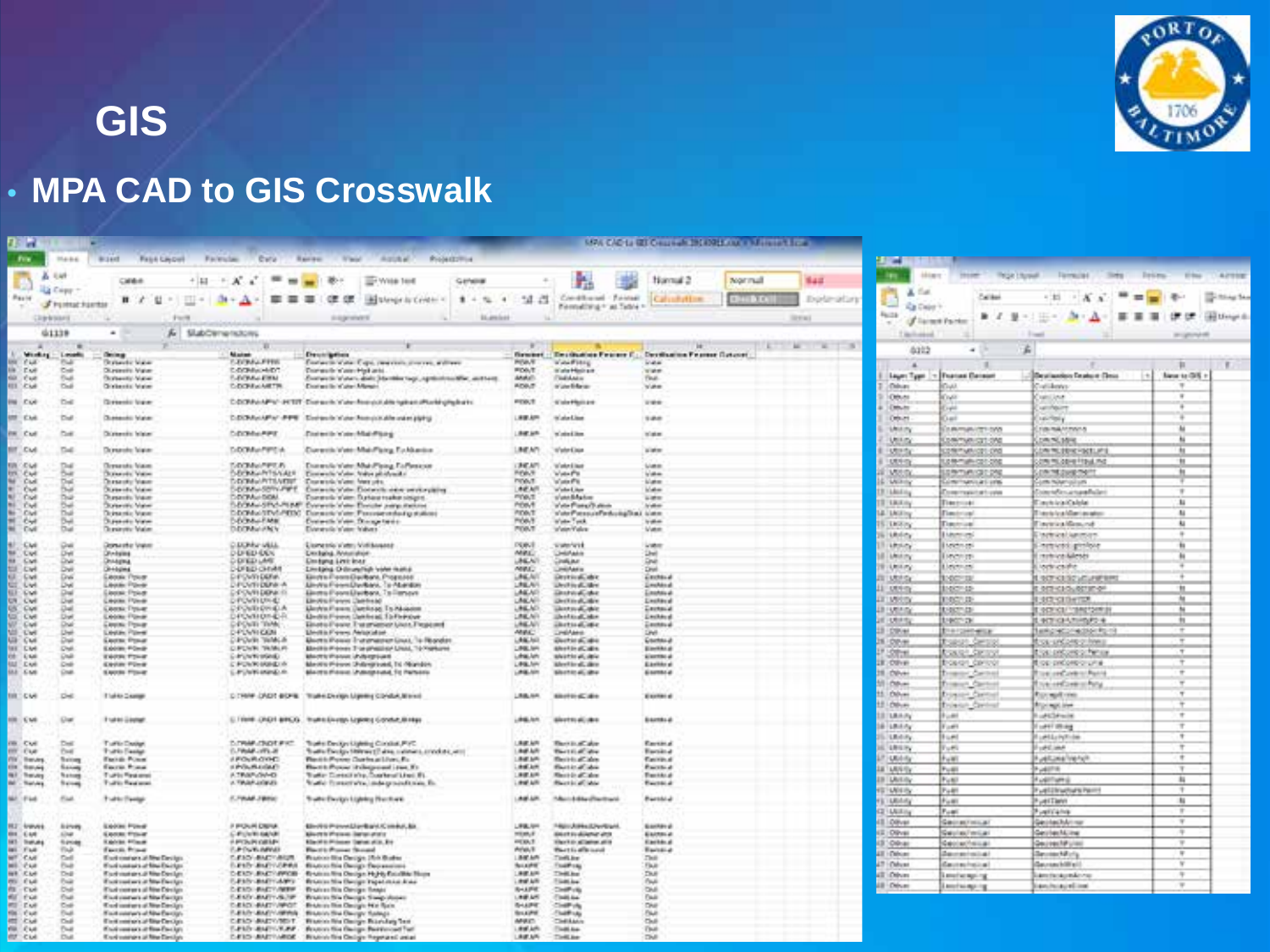#### **FME**



• **- Once a project is designed, built, and accepted for maintenance, we run the DGN file through FME and translate it into GIS.**

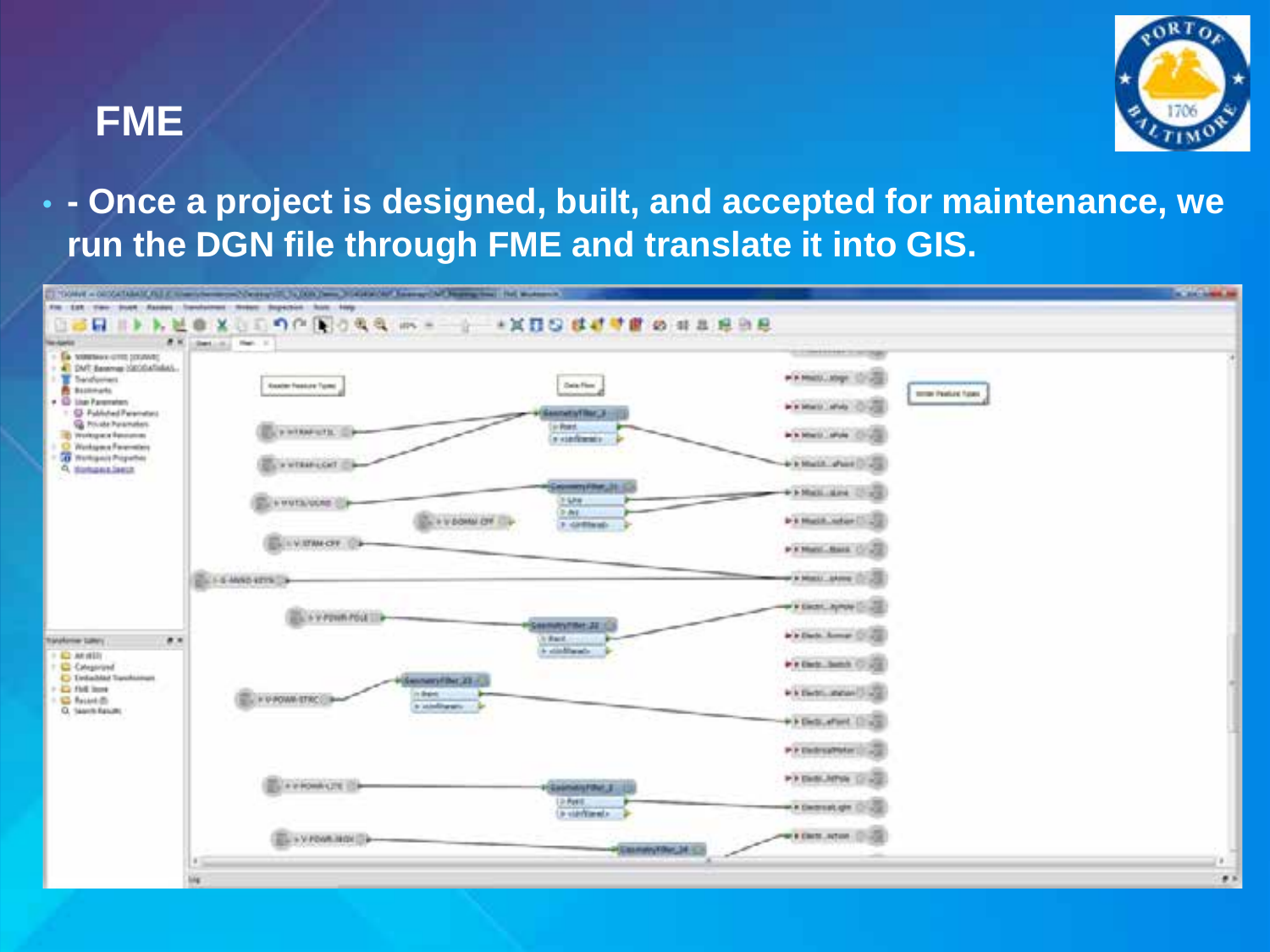#### **Output after FME**



#### • **- Finished output after being translated from CAD to GIS**